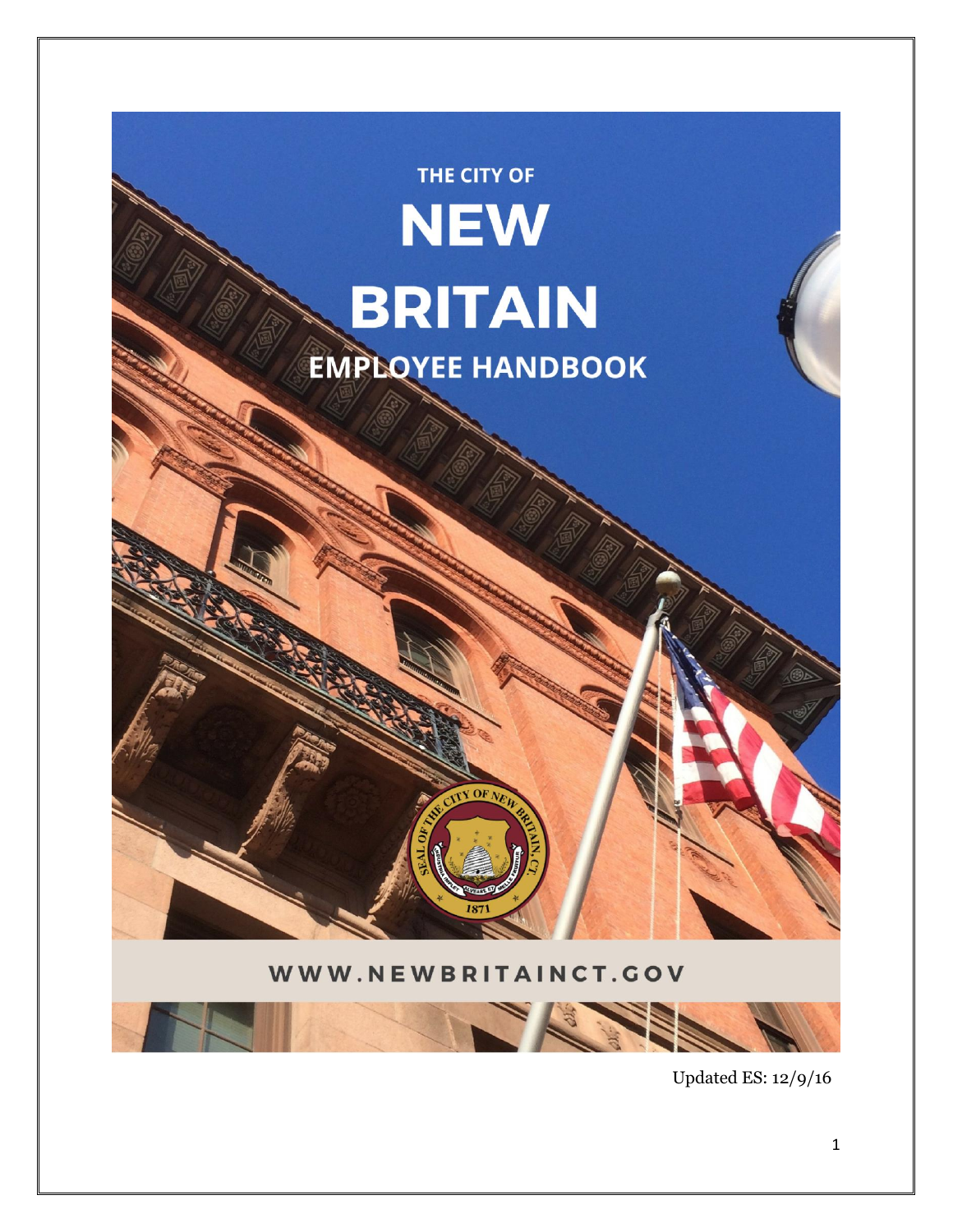

## *Welcome to City Hall*

As the proud Mayor of the great City of New Britain, I recognize that we can only fulfill our goals and objectives with the dedicated work of our most important resource – our employees.

If you are a new employee, congratulations, and welcome to our team. If you are a current employee, I appreciate the contributions you make every workday to provide the best services to our residents and visitors.

The strength and vitality that the City of New Britain enjoys today is due in no small part to the many contributions you make. The city benefits greatly from the dedication and professionalism that each of you bring to the workplace. Your unique skills and talents are vital to our everyday success and your contributions will help us to

provide services of the highest quality to our customers.

Our goal is to operate our city government in a professional, customer-focused, trustworthy and transparent manner. To accomplish that goal, I would ask each employee to do his or her best work every day and to work as a team to foster a supportive and cohesive work environment.

I am committed to providing our employees with a diverse, professional and safe workplace. We have a high value on customer service; this is something more than just what you offer, customer service is an attitude and one that all employees should share. I take great pride in providing our employees with the resources they need to be successful and build a strong team.

As one of those resources, this handbook is meant to serve as a ready guide about our culture, how we conduct business, and what you can expect, as we work together to provide exceptional and professional government services to our community. I rely on your commitment to the team and your dedication in serving our customers. In joining our workforce here at City Hall, I trust you will share these core values with me.

Welcome to the team!

Sincerely,

Chris . Hewart

Erin E. Stewart Mayor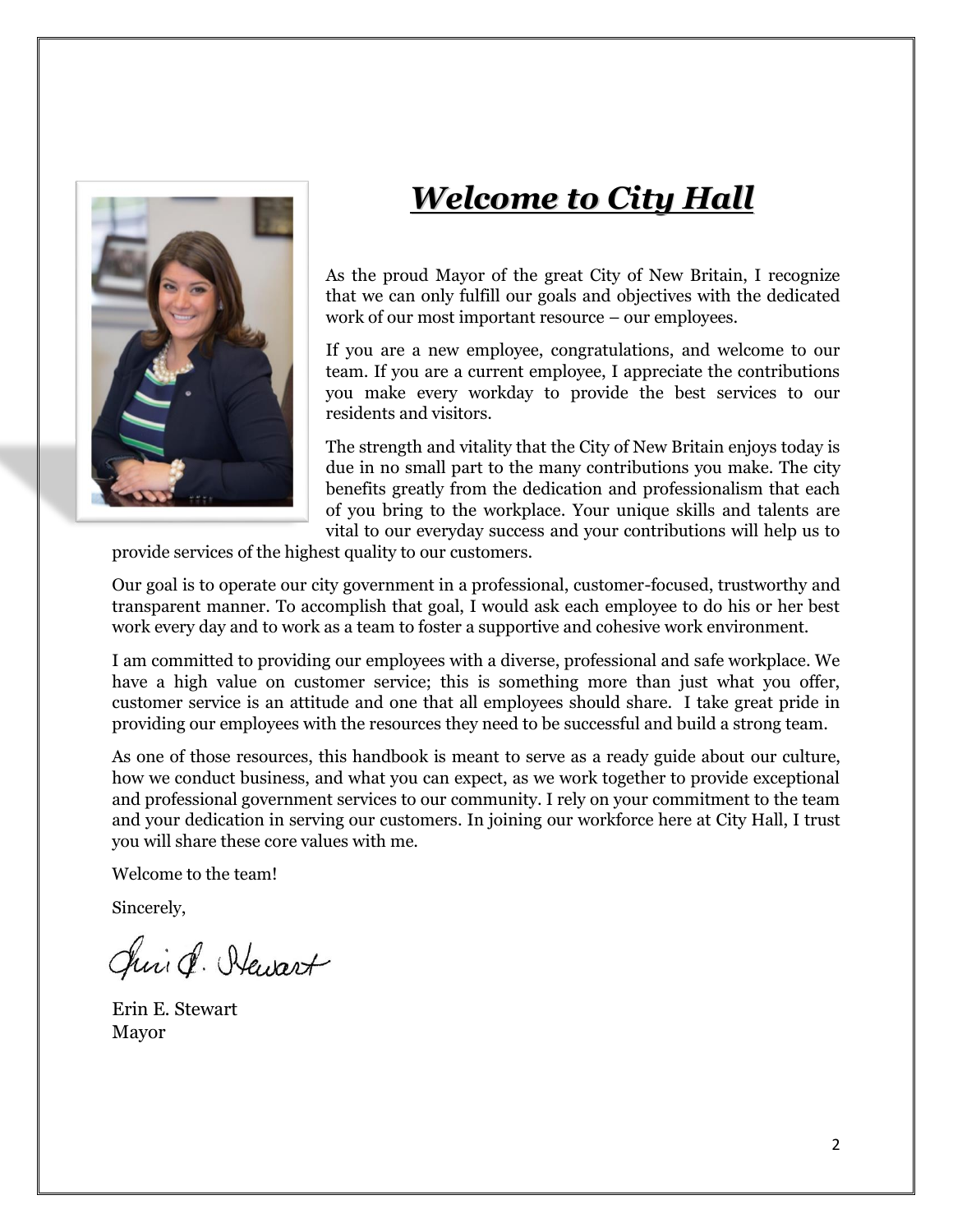## **Table of Contents**

#### **PART I: HUMAN RESOURCE POLICIES**

*Section 1: Introduction (pg.7)*

1.1 A Note from Corporation Counsel

1.2 Employee Resources

A. Helpful Contacts

- B. Union Contracts
- C. City Hall Organizational Chart

*Section 2: Hours of Work (pg.8)* 2.1 Hours of Work 2.2 Documentation of Hours of Work 2.3 Early Closings/Weather Closings

*Section 3: Workplace Standards (pg.9)* 3.1 Safety 3.2 Absenteeism & Tardiness 3.3 ID Badges & Key Card Access 3.4 Standards of Dress 3.5 Alcohol & Drug-free Workplace 3.6 Smoke-Free Workplace 3.7 Work Relationships 3.8 Information Technology

*Section 4: Nondiscrimination (pg.12)* 4.1 Affirmative Action 4.2 Equal Employment Opportunity

*Section 5: Standard of Conduct (pg.13)* 5.1 City Code of Ethics and Conduct 5.2Discipline and Work Regulations 5.3 Issued City Policies 5.4 Disciplinary Process 5.5 Use of City Resources 5.6 Customer Service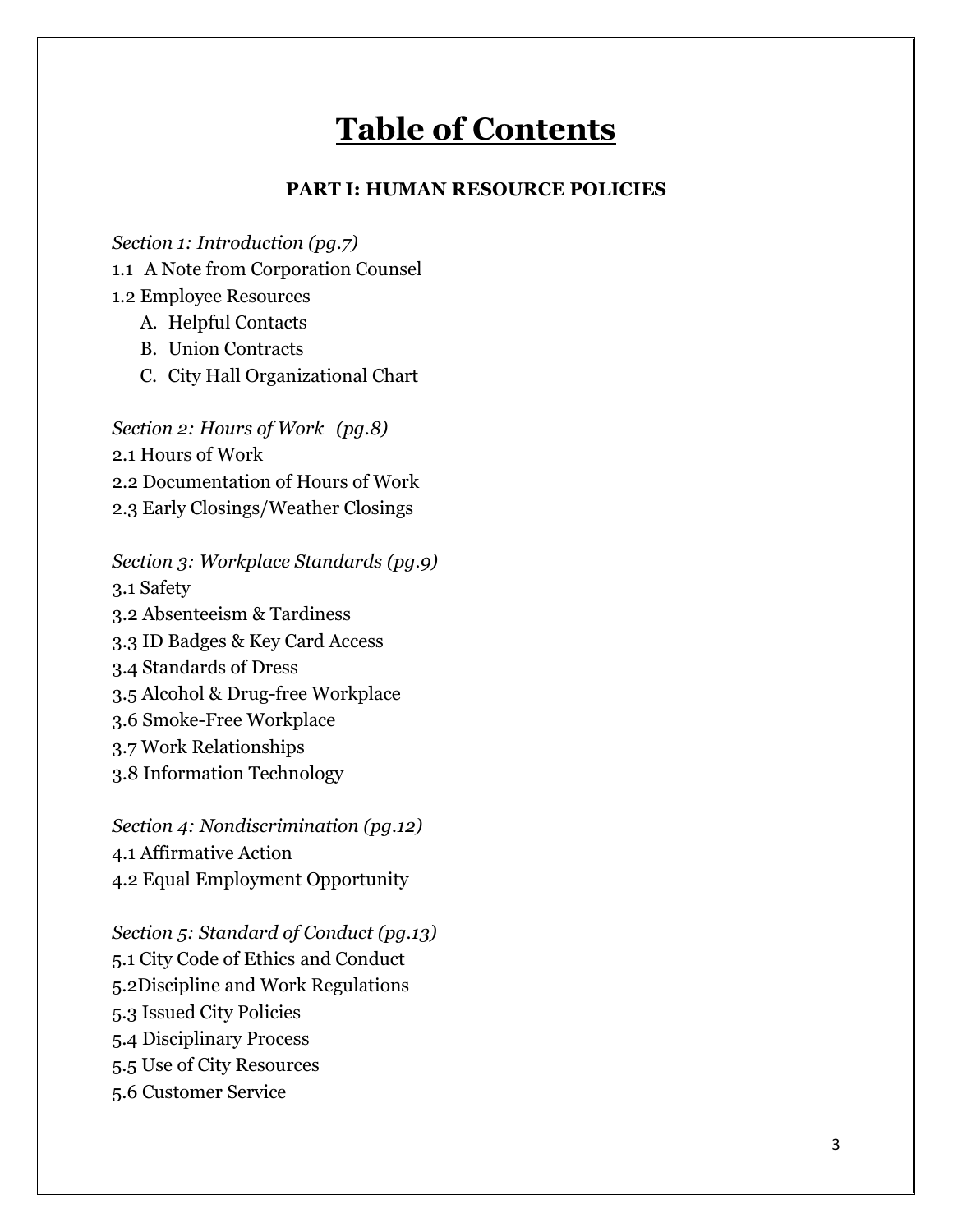*Section 6: Employment and Termination (pg. 17)* 6.1 Employment Eligibility & Background Verification 6.2 Employment Probationary Period 6.3 Personnel and Medical Files 6.4 Termination of Employment

*Section 7: Employee Performance (pg.20)* 7.1 Performance Appraisals

*Section 8: Time Away From Work (pg. 20)* 8.1 Holiday & Personal Leave 8.2 Vacation Leave 8.3 Sick Leave 8.4 Other Paid Leave 8.5 Family & Medical Leave 8.6 Other Unpaid Leaves of Absence 8.7 Pregnancy Leave 8.8 Voluntary Leave & Work Schedule Reduction Program 8.9 Perfect Attendance

#### **PART II: EMPLOYEE BENEFITS**

*Section 9: Employee Benefits (pg. 23)*

- 9.1 Establishment & Eligibility for Benefits
- 9.2 Dental Insurance
- 9.3 Health/Deal Insurance Coverage Extensions (COBRA)
- 9.4 Group Life Insurance
- 9.5 Retirement
- 9.6 Employee Assistance Program (EAP)
- 9.7 Unemployment Compensation
- 9.8 Workers' Compensation

*Section 10: Optional Insurance & Benefits Programs (pg. 27)*

10.1 Deferred Compensation

10.2 Medical Flexible Spending Account

10.3 Supplemental Insurance Program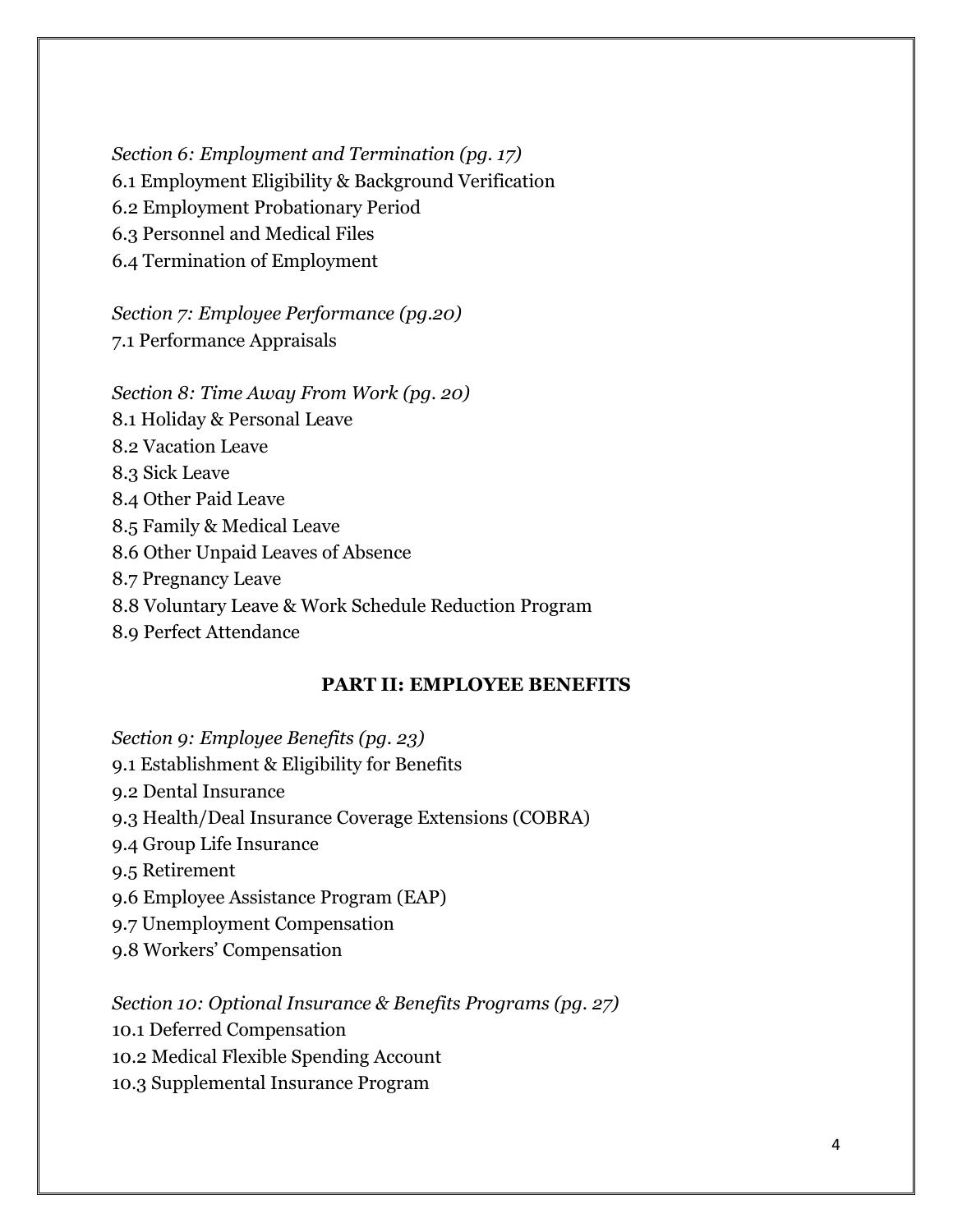### **PART III: INFORMATION FOR EMPLOYEES ON PROGRAMS, FACILITIES & SERVICES**

*Section 11: Paychecks (pg. 31)* 11.1 Method of Payment & Payday 11.2 Deductions 11.3 Paychecks 11.4 Lost/Stale Dated Check 11.5 Direct Deposit 11.6 Questions

*Section 12: Health, Security and Safety (pg. 33)* 12.1 Building Access (Off Hours) 12.2 Wellness Committee 12.3 Safety Committee 12.4 Fire Emergency Alarms

*Section 13: Collective Bargaining (pg. 34)* 13.1 Union Contracts 13.2 Grievance Procedure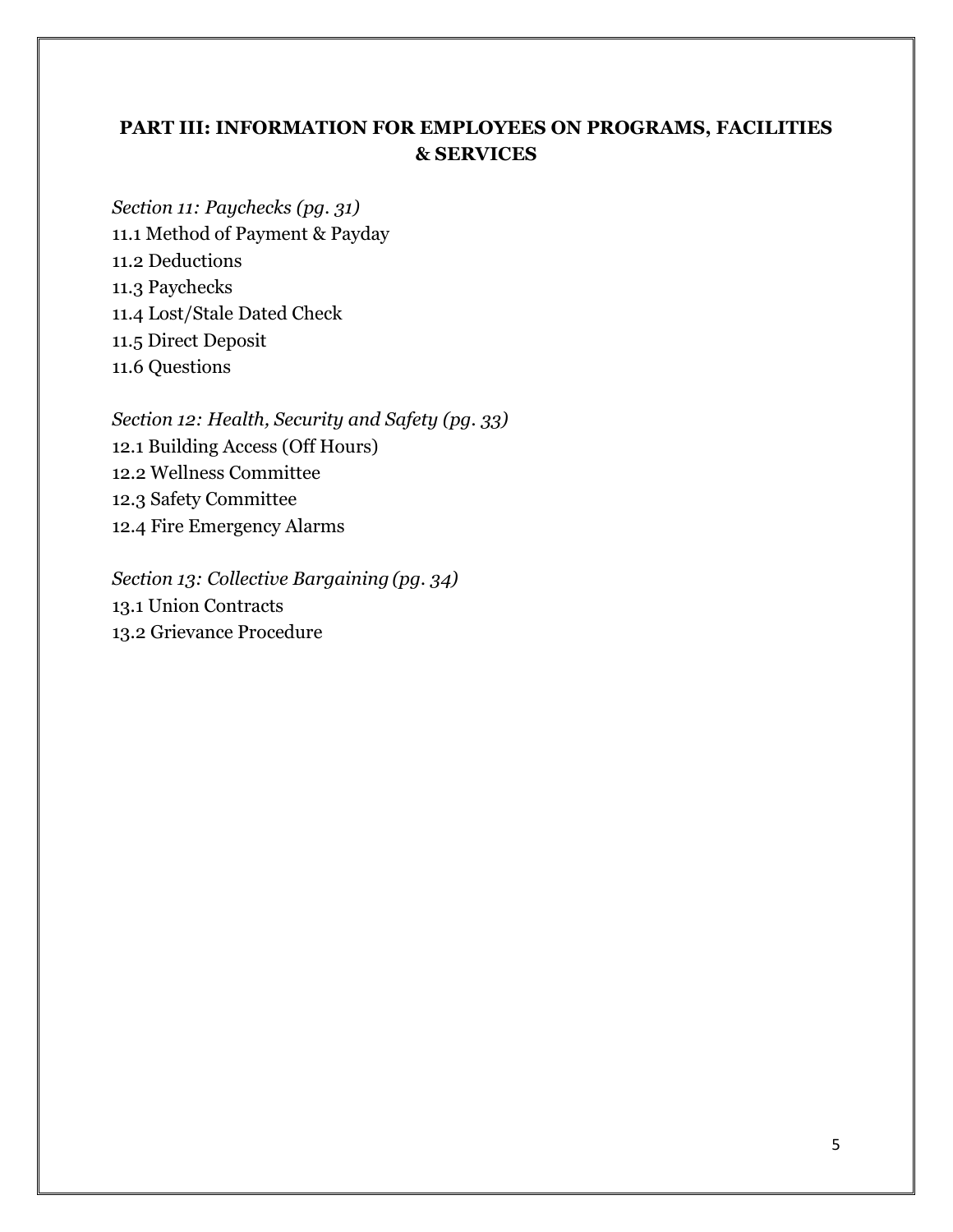# Part I: Human Resource Policies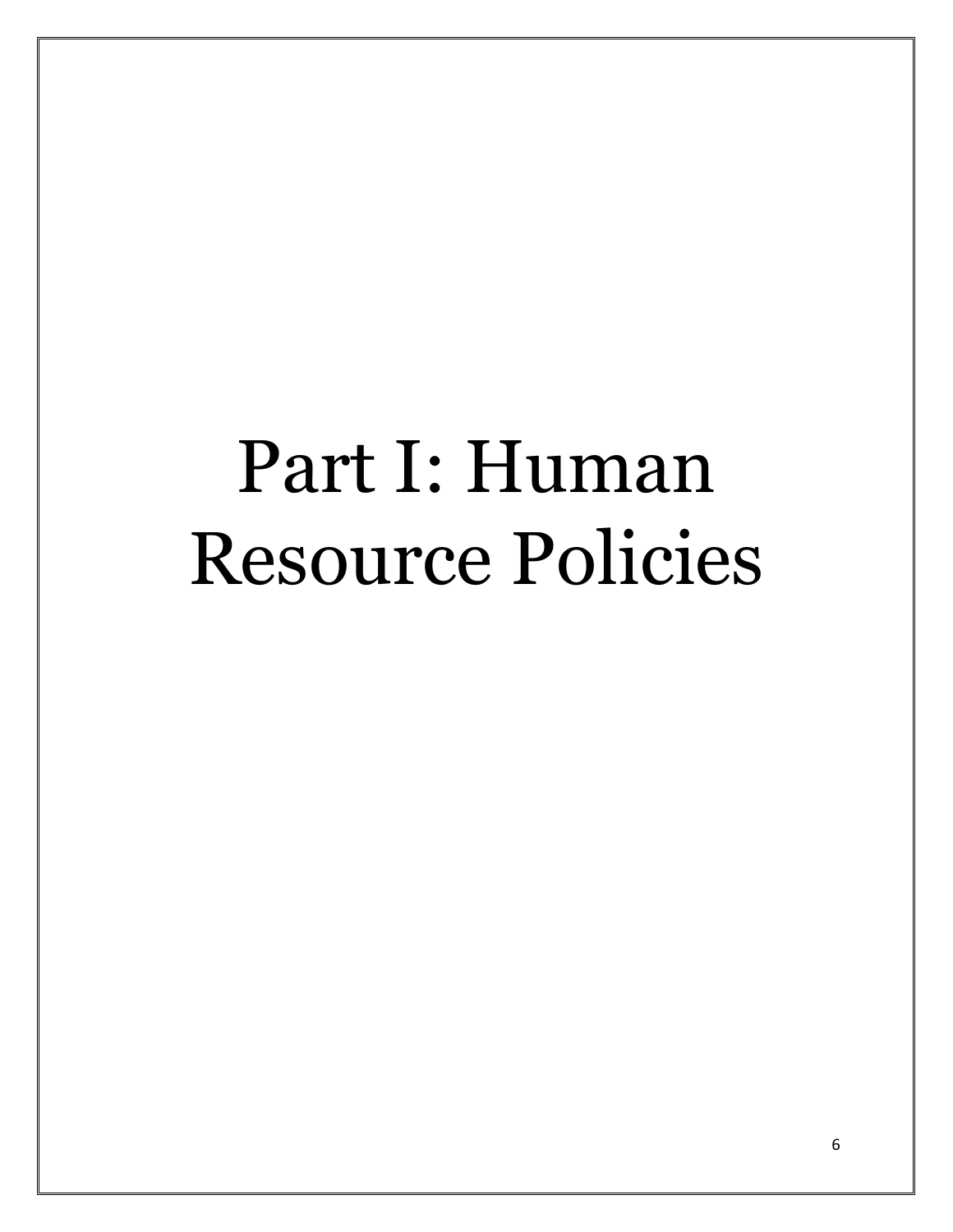## **SECTION 1: INTRODUCTION**

#### **1.1 A Note from Corporation Counsel**

This Handbook is intended as a guide for City of New Britain employees regarding the City's personnel policies and benefits. It is important to note not all employees are entitled to the benefits set forth in this handbook. Most benefits set forth herein apply only to full time permanent employees. This Handbook is not intended to be comprehensive or to address all the possible applications of, or exceptions to, the general policies and procedures. It also is not intended to replace or supersede any collective bargaining agreement or the Rules of the Civil Service Commission. You should read and become familiar with the terms of your collective bargaining agreement as well as the Rules of the Civil Service Commission. Union employees are also advised that if a conflict exists between this Handbook and your collective bargaining agreement, your collective bargaining agreement typically, but not exclusively prevails.

This Handbook is provided for informational purposes only and should not be interpreted as a promise or guarantee to handle a situation in any particular way. It does not constitute a contract between the City of New Britain and its employees, and should not be construed as such. No provision or portion of this Handbook constitutes an implied or express contract, guarantee, or assurance of employment or any right to an employment-related benefits or procedure.

The policies and practices referenced in this Handbook may be changed or amended at any time, as necessary. Most policy statements in this Handbook have been paraphrased for brevity. Employment by the City of New Britain is not for a definite term and may be terminated by the City of New Britain or by the employee at any time, pursuant to law or in accordance with any applicable collective bargaining agreement.

- *Office of Corporation Counsel*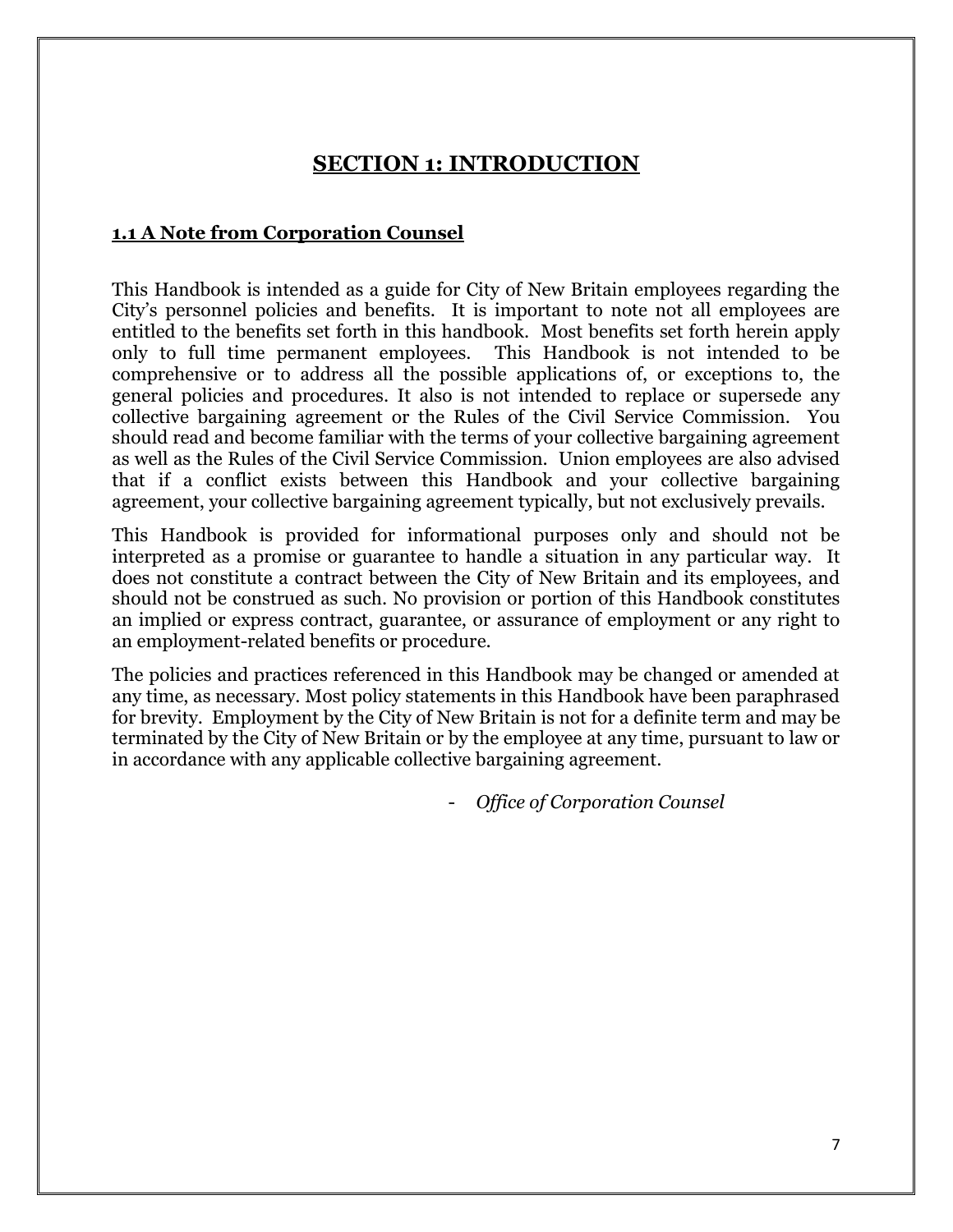#### **1.2 EMPLOYEE RESOURCES**

A: Helpful Contacts- [Telephone Directory](file://///ci.new-britain.ct.us/conb/MayorsOffice/Contact%20Lists/NBTelephoneDirectory%20(2).pdf)

B: Where Can I Find a Copy of My Contract? You can obtain a copy of your contact from your Union President and/or the Human Resources Department. C: City Hall Flow Chart[-Here](file://///ci.new-britain.ct.us/conb/MayorsOffice/Employee%20Handbook/City%20Hall%20Flow%20Chart%209-7-16.docx)

## **SECTION 2: HOURS OF WORK**

#### **2.1 HOURS OF WORK**

Standard business hours for City Hall are 8:15 a.m. to 4:00 p.m. with a minimum of 7.25 hours of work per day and 36.25 hours of work per week. Hours of work vary based upon assignment. Please refer to your collective bargaining agreement for your specific hours of work.

#### **2.2 DOCUMENTATION OF HOURS OF WORK**

All employees are expected to work the requisite amount of hours per day or take accrued leave for any time not at work.

#### **2.3 INCLEMENT WEATHER AND EMERGENCY CLOSINGS**

Employees generally are expected to report to work as assigned and make every reasonable effort to arrive on time whenever there is inclement weather. Employees should not assume that the City will open late, close early or close in general as a result of inclement weather, but rather should assume that the City will be open for regular business hours. For the purpose of this section essential personnel includes: Public Works, Police, Dispatch and Fire uniform employees. Nonessential personnel are all other City employees. If severe weather conditions prevent non-essential employees from coming to work or arriving on time, you must notify your supervisor as soon as possible. If you are unable to report to work due to the severity of the weather or other emergency, your absence may be excused upon the recommendation of your supervisor, and you will be charged personal, or vacation leave. Essential employees who are needed for public safety or emergency situations must report to work as directed by their supervisor. It is the City's policy that no additional compensation or time off will be given to essential employees for the hours they worked that non-essential employees were excused.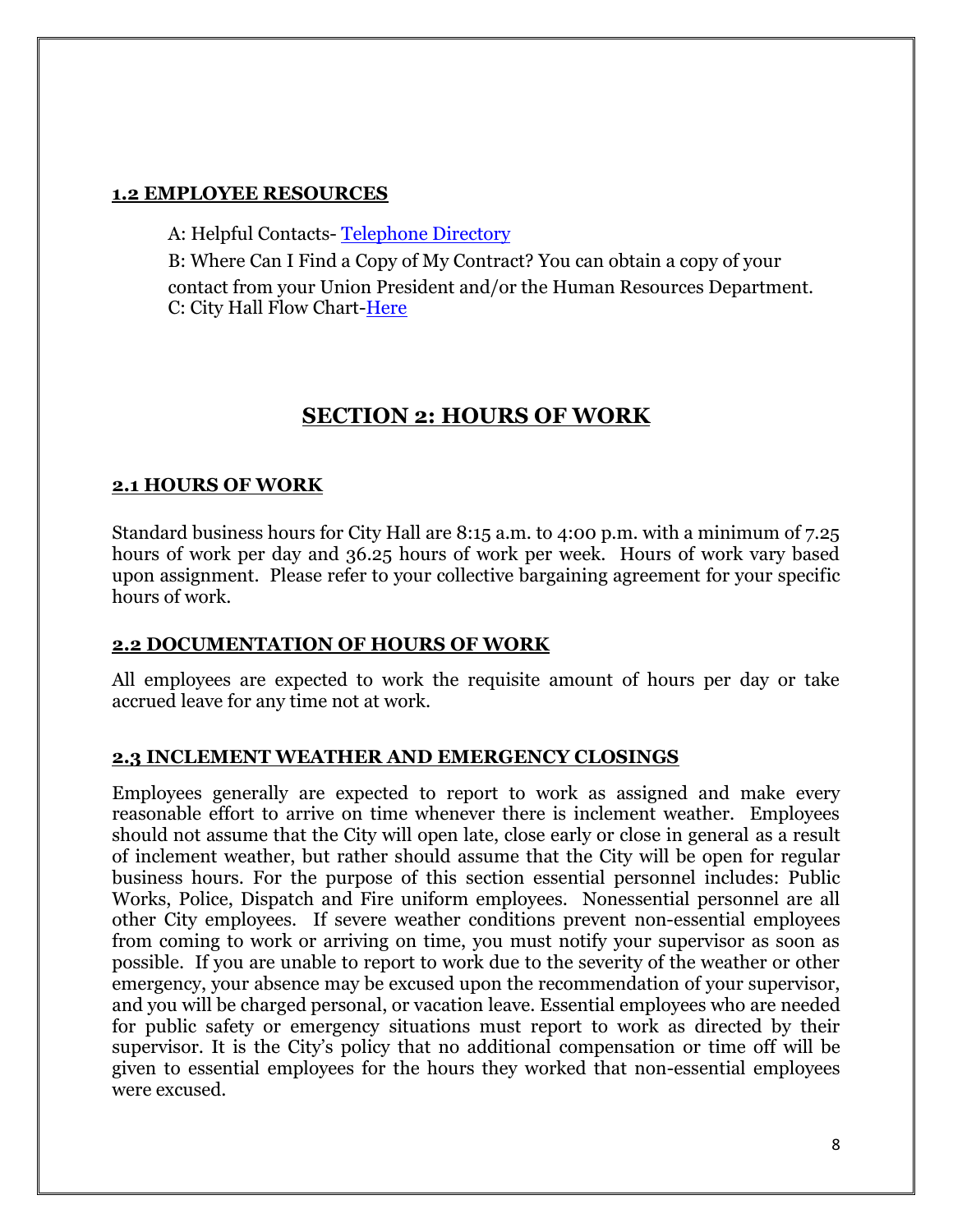## **SECTION 3: WORKPLACE STANDARDS**

The City would like to ensure orderly operations and provide the best possible work environment. Please follow the following rules of conduct while on city premises, attending city functions, or otherwise performing work-related activity.

#### **3.1 SAFETY**

While the City cannot guarantee to protect any employee from willful or reckless acts by third parties or other employees, preventing workplace accidents and ensuring a safe, clean, and healthy work environment for employees and visitors is of the utmost importance. All employees are expected to comply with applicable safety, health and security rules, regulations, policies, and laws that apply to the City.

#### **3.2 ABSENTEEISM AND TARDINESS**

All employees are expected to report to work in a timely manner. We understand that occasionally you may need to be absent from work for a variety of reasons. Request for leave should be provided with sufficient notice to your supervisor to ensure that the department has adequate coverage and you have sufficient accrued time. Absenteeism for illness, or family care should be reported to your supervisor at the first reasonable opportunity. Please refer to your collective bargaining agreement for notice requirements. For unforeseeable leave, notice should be provided as soon as possible.

#### **3.3 ID BADGES & KEY CARD ACCESS**

City Hall employees must wear city-issued ID badges at all times while walking around City Hall. The photo and QR code will be provided through the IT Division. A separate key card can be obtained through the Facilities and Energy Division. These badges allow you access to the parking garage, restrooms, your office and other specified areas as allowed by the Facilities and Energy Division. A \$5 charge will be imposed for lost cards. Please, report a lost card immediately to Facilities and Energy Division.

#### **3.4 STANDARDS OF DRESS**

The City expects our employees to dress in appropriate business attire when reporting to work. It is extremely important that our employees present a professional image to the public. Personal attire is expected to be professional, neat, and clean. Employees who are required to wear uniforms and/or safety equipment are required to report to work dressed appropriately and to use the personal protective equipment as provided and/or required. This policy applies to all personnel.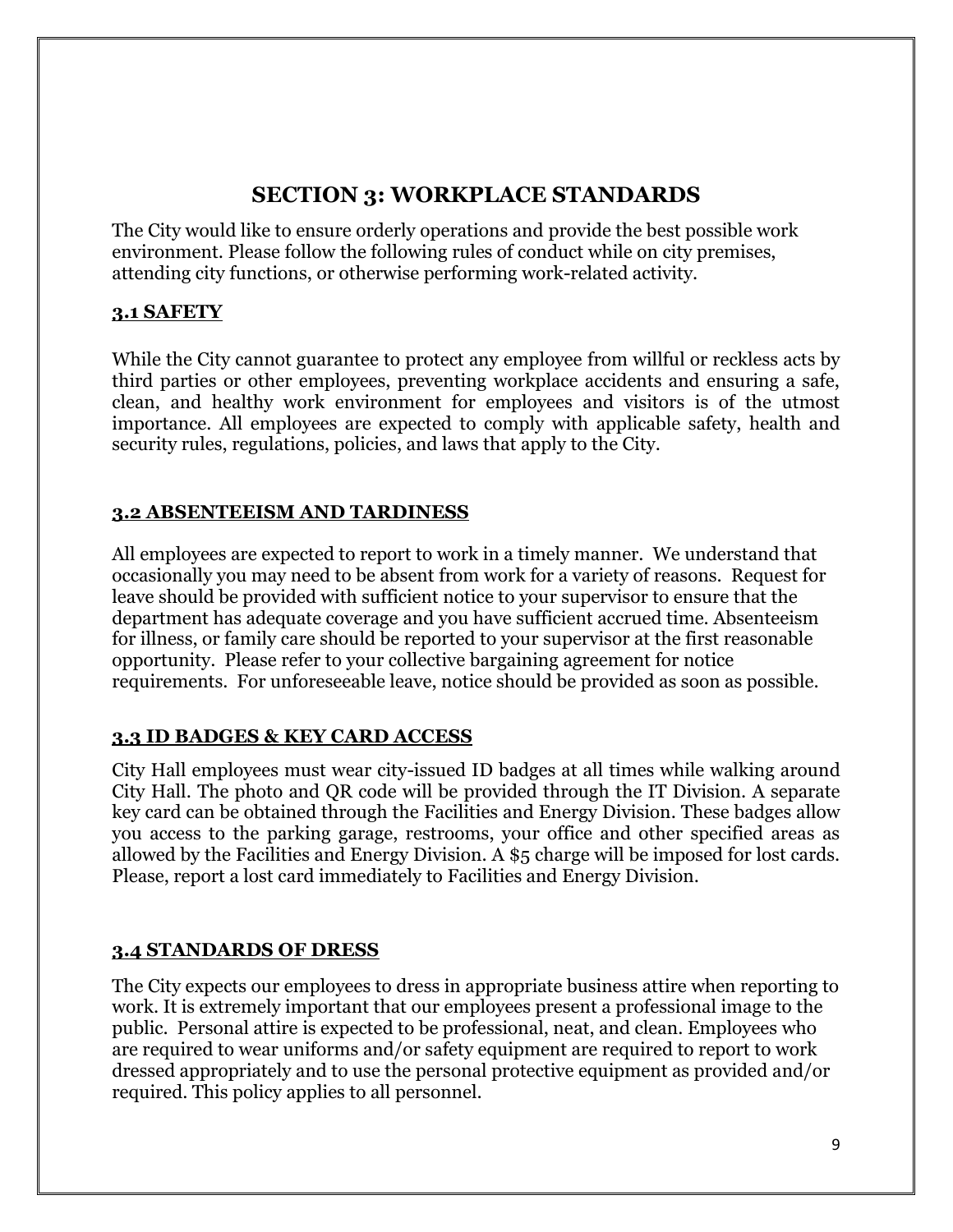#### **3.5 ALCOHOL AND DRUG-FREE WORKPLACE**

In accordance with the federal [Drug-Free Workplace Act](https://www.gpo.gov/fdsys/pkg/USCODE-2009-title41/pdf/USCODE-2009-title41-chap10.pdf), and as part of the City's commitment to maintain a safe, healthy, and efficient work environment, we must make sure to minimize hazards at our worksites resulting from the use of drugs and alcohol. Any employee who abuses drugs or alcohol, or who comes to work under the influence of drugs or alcohol, or who takes drugs or consumes alcohol while on duty presents a safety risk to his or her fellow employees, and limits the city's ability to provide quality service.

Employees are prohibited from reporting to work or working while under the influence of illegal or unauthorized drugs or alcohol. The unlawful use, consumption, possession, manufacture, distribution, purchase, sale or offer of on City property, while on duty, or while operating a vehicle or machine leased or owned by the City is strictly prohibited. Further, no employee may be under the influence of any illegal drug or alcohol while in the workplace, while on duty, or while operating a vehicle or equipment owned or leased by the City. These prohibitions extend to an employee's personal vehicle located on City property or in any vehicle engaged in City business. In the event that cannabis and related recreational substances are decriminalized or legalized for sale, the use, consumption, possession, manufacture, distribution, purchase, sale or offer of on City property, while on or off duty, or while operating a vehicle or machine leased or owned by the City is a prohibited activity.

Any employee who is convicted of violating laws regarding the use of illegal drugs or alcohol must promptly (within five (5) calendar days), provide written notice of the conviction to their Department Head. In addition, employees must notify their Department Head if they are charged with a violation of any criminal law involving the use of illegal drugs or alcohol within three (3) calendar days and not later than the first half of the next workday after being charged with such an offense.

Legal drugs (over-the-counter and prescription drugs) are to be used only in the manner, combination, and quantity as prescribed or directed by the employee's physician. If the employee knows or has reason to believe that his/her motor coordination skills, physical or mental ability, and/or regular work activities could be impaired while taking legal drugs, the employee shall immediately notify his or her supervisor that he or she is taking a drug which may cause such impairment to their work performance, along with the nature of the impairment. The employee should not disclose the medication he or she is taking. The City may ask for a medical certification from the employee's treating physician regarding the employee's ability to safely and efficiently perform his or her job duties with or without any work restrictions. The City will make a determination whether reasonable accommodations can be made, including if the employer's job assignment should temporarily change during treatment. Employees must keep all prescribed medicine in its original container, which identifies the drug, date of prescription and prescribing doctor.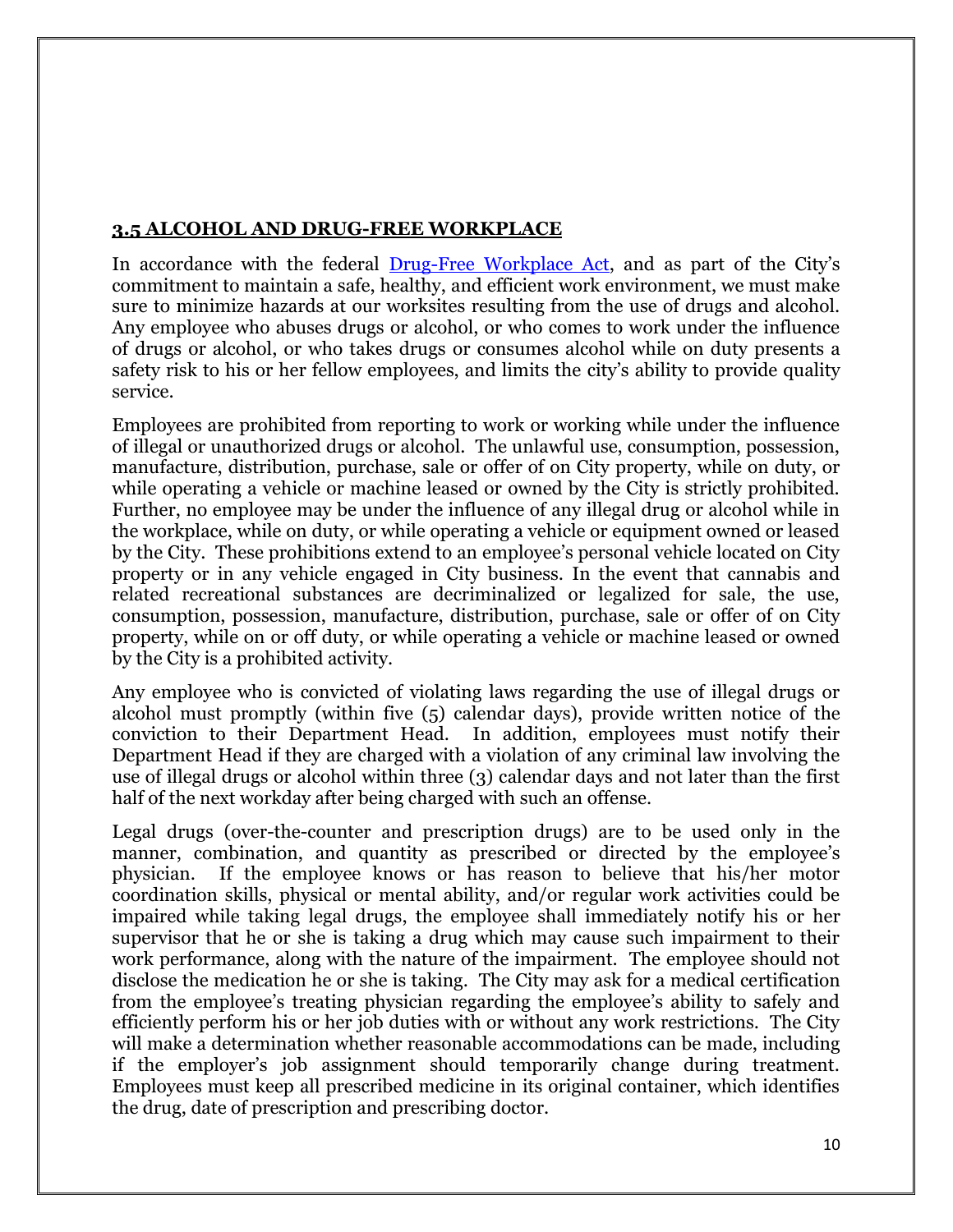#### **3.6 SMOKE- FREE WORKPLACE**

In accordance with Connecticut State Law and City Policy, smoking is not permitted in any City building vehicle, or on City property except in designated smoking areas. Smoking "breaks" shall only occur on approved breaks and smoking in general shall not interfere with an employees' overall productivity. (Section 2-8 of the Code of Ordinances)

#### **3.7 WORK RELATIONSHIPS**

Relationships of a romantic or personal nature in the workplace can interfere with the work environment. Therefore, employees who are engaged in a personal or romantic relationship must be careful not to display the relationship in a way that could interfere with their work, the work of others, or create an uncomfortable environment for others. Supervisors should not engage in personal or romantic relationships with employees under their supervision – such relationships raise issues of fairness. If such personal relationships exist, they should be disclosed to the Human Resources Director.

#### **3.8 INFORMATION TECHNOLOGY**

#### *Use of Computer Systems and Electronic Mail*

The City's computer network, electronic information, and communication systems are owned and maintained by the City of New Britain for work-related business purposes. There is no expectation of privacy in any information or activity conducted, sent, performed, viewed or stored on City owned equipment or City provided network and internet access.

#### *Use of Telephones*

The City of New Britain telephone equipment system is intended for work-related or business calls. Personal phone calls, other than calls of short duration for a specific purpose, should be limited to designated break times, except in the cases of emergency or other serious situations that need immediate attention. The same discretion applies to the use of cellular phones, including texting. In addition, anyone operating a City vehicle must not use a cellular phone while driving unless using a hands-free device.

#### *Notice Concerning Electronic Monitoring*

As a safety measure, and in accordance with the requirements of Connecticut state law, City employees should recognize that their work activities and communications may be subject to electronic monitoring. Electronic equipment that may be monitored includes, but is not limited to, telephones, mobile devices, computer files, security video surveillance and e-mails. Employees should not have any expectation of privacy while using the City's electronic equipment. In the event a telephone device is recorded for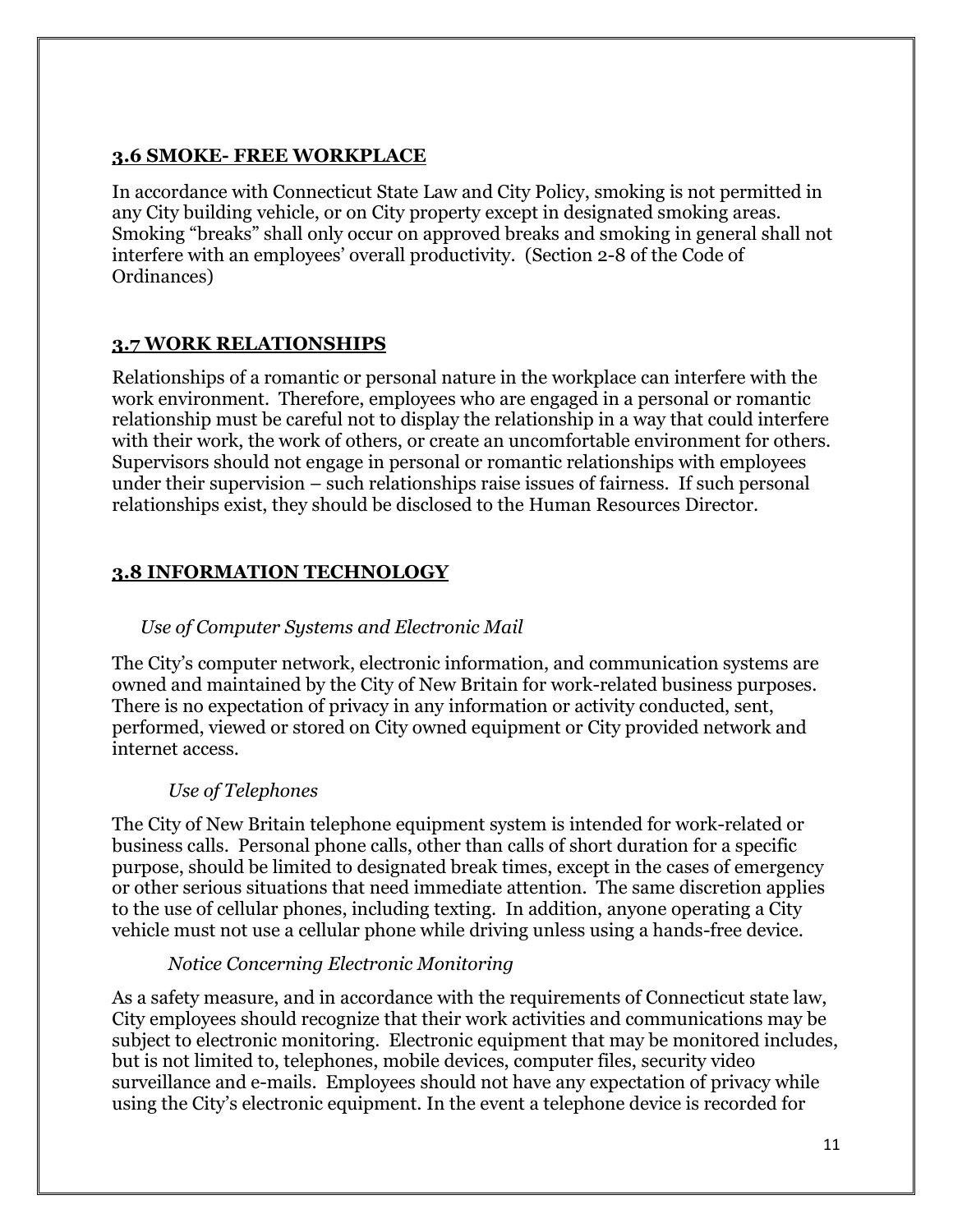quality assurance purposes the user will be notified and a warning will be affixed to the handset. This notice does not apply to phones in the public safety telecommunications center and the corresponding Emergency Operations Center.

## **SECTION 4: NON-DISCRIMINATION**

Maintaining a positive and inclusive work environment is an essential component of the City's success. For this reason, it is important that employees consistently treat coworkers and the public, in a courteous and respectful manner. We also believe that a diverse workforce enhances the quality of our work environment and service to residents and visitors. We value treating individuals with respect without regard to other differences, including education, economic status, family background, perspectives or other individual characteristics. Treating each individual as a person worthy of respect goes a long way towards creating a higher performing, innovative, and harmonious workplace. The City of New Britain does not and shall not discriminate based on race, color, religion (creed), gender, gender expression, age, national origin (ancestry), disability, marital status, sexual orientation, or military status, in any of its activities or operations. These activities include, but are not limited to, hiring and firing employees, selection of volunteers and vendors, and provision of services. The City of New Britain is committed to providing an inclusive and welcoming environment for all employees, clients, volunteers, subcontractors, and vendors.

#### **4.1 AFFIRMATIVE ACTION**

Our Affirmative Action policy is focused on the employment and advancement of minorities and women in an attempt to overcome the effects of past or present discrimination or barriers to equal opportunity. Affirmative Action strives to provide full and fair treatment of African Americans, Hispanics, Women, persons with disabilities and other affected groups found to be underutilized in all levels of the work force. In Affirmative Action, race, sexual orientation, national origin and gender identity are taken into account.

The City of New Britain recognizes its responsibility to uphold the principles of Affirmative Action and is committed to ensuring that these principles are upheld with conviction and intensive effort. Therefore the City has implemented programs in order to address such discrimination and achieve Affirmative Action goals and objectives.

#### **4.2 EQUAL EMPLOYMENT OPPORTUNITY:**

The City of New Britain is committed to providing Equal Employment Opportunities for all of its employees and applicants. Equal Employment Opportunity means considering individuals for employment regardless of their race, color, sex, sexual orientation,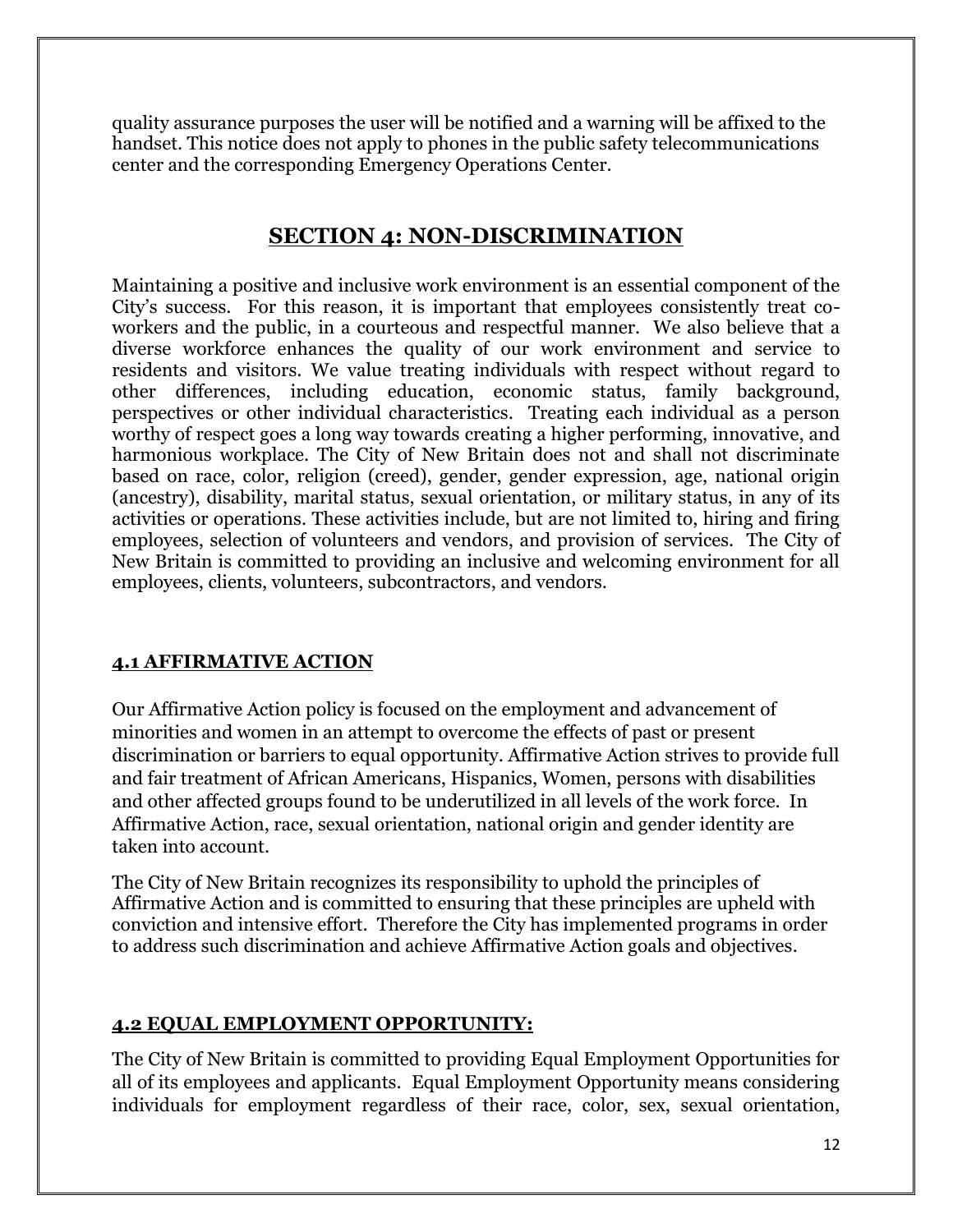gender identity or expression, national origin, ancestry, religion, age, physical disability, mental disability, intellectual disability, marital status, present or past history of mental disorder, learning disability or criminal record. The City recognizes its obligation and is committed to ensuring that no person shall be excluded from participation in, denied the benefits of, or otherwise be discriminated against under any program. Employment decisions will be based on individuals' qualifications and the City's business/operational needs.

## **SECTION 5: STANDARDS OF CONDUCT**

The City of New Britain takes great pride in the quality of its services to the residents and visitors. As an important foundation of our success, we must all strive to maintain a positive and productive work environment. Public employees hold a position of trust with responsibilities that require them to observe the highest ethical standards.

## **5.1 CITY CODE OF ETHICS AND CONDUCT:**

The City of New Britain takes great pride in the quality of its services to the residents and visitors. As an important foundation of our success, we must all strive to maintain a positive and productive work environment. We must also strive to maintain the public's trust and to avoid any appearance of inappropriate use of City time, vehicles or equipment. Our purpose in defining expectations of behavior and adopting certain work rules is to minimize conflict and the need for corrective action among employees.

Public sector employees are held to higher standard of conduct. Therefore respect for the City's reputation, interests and success requires all of us to maintain a high standard of ethical conduct. Public employees hold a position of trust with responsibilities that require them to observe the highest ethical standards. Each employee is expected to conduct his or her personal affairs in a manner that avoids any conflict of interest or impropriety, or the appearance of a conflict of interest or impropriety, between those affairs and the employee's work, including their working relationships with other employees, members of the public, or others.

Each employee should become familiar with the [Code of Ethics found in Sections 2-446](https://www.municode.com/library/ct/new_britain/codes/code_of_ordinances?nodeId=COOR_CH2AD_ARTVICOET)  [to 2-454 of the New Britain Code of Ordinances.](https://www.municode.com/library/ct/new_britain/codes/code_of_ordinances?nodeId=COOR_CH2AD_ARTVICOET)

## **5.2 DISCIPLINE AND WORK REGULATIONS**

While we generally follow the concept of progressive discipline as outlined in the applicable collective bargaining agreement, depending on the nature of the conduct, a serious infraction may lead to suspension or termination of employment, even for a first-time offense. Factors that may be considered in determining the appropriate corrective action include: the seriousness of the conduct, an employee's employment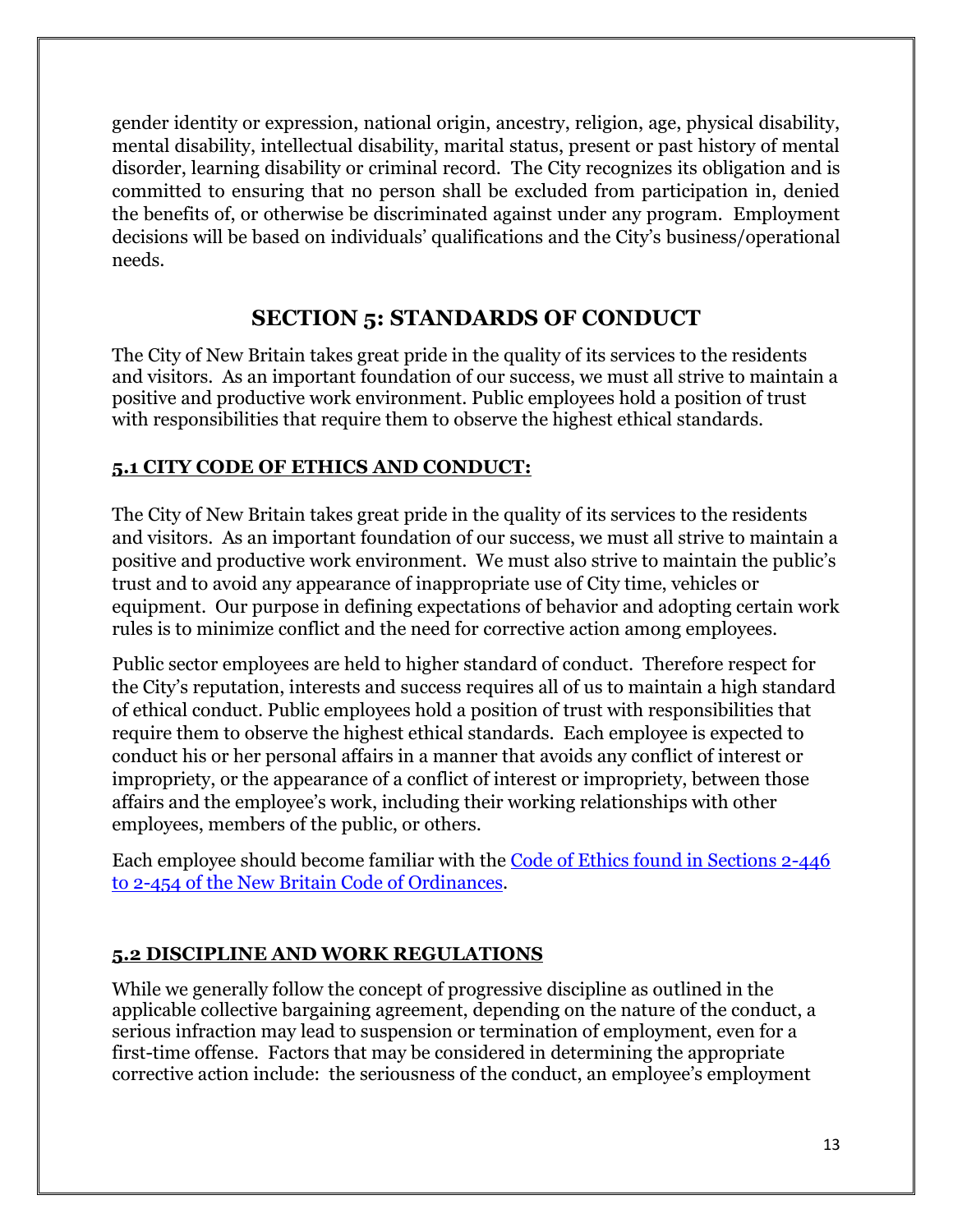record, an employee's honesty, willingness and ability to correct conduct and corrective action taken with respect to similar conduct by other employees.

In all cases, no corrective action will be imposed without just cause in accordance with the collective bargaining agreements.

Desired and expected behaviors include but are not limited to:

- Treating fellow employees, residents, visitors, and others with courtesy and respect;
- Performing job duties and assignments to meet or exceed performance standards;
- Following instructions and directions given by a supervisor;
- Knowing and complying with safety rules and ethical standards;
- Complying with City policies and department work rules;
- Continuing to improve and develop work knowledge and skills;
- Efficient use of time, resources and supplies;
- Performing work duties diligently during the work day except when on an authorized break;
- Seeking solutions and innovation for problems or conflict;
- Not speaking disparagingly about other employees;
- Communicating openly about issues, ideas and problems; and
- Collaboration, teamwork, and mutual support for colleagues.

Unacceptable behaviors which could result in corrective action or termination of employment include but are not limited to:

- Falsification of work records, including timesheets;
- Violation of another employee's privacy rights;
- Engaging in harassing, intimidating, threatening, or disruptive conduct while at work;
- Dishonesty;
- Excessive absenteeism;
- Engaging in disorderly conduct, fighting or attempting to fight, or poor conduct that violates common decency
- Insubordination, including refusing to follow supervisor's instructions regarding job-related matters; and
- Violation of any City policy or department work rule;
- Prohibited political activity as defined by applicable law;
- Commission of a criminal or immoral act;
- Conduct unbecoming an employee of the City of New Britain;
- Two successive performance evaluation ratings below 70 or "unsatisfactory" provided the Appointing Authority has notified the employee in writing immediately following the first rating of less than 70 or "unsatisfactory";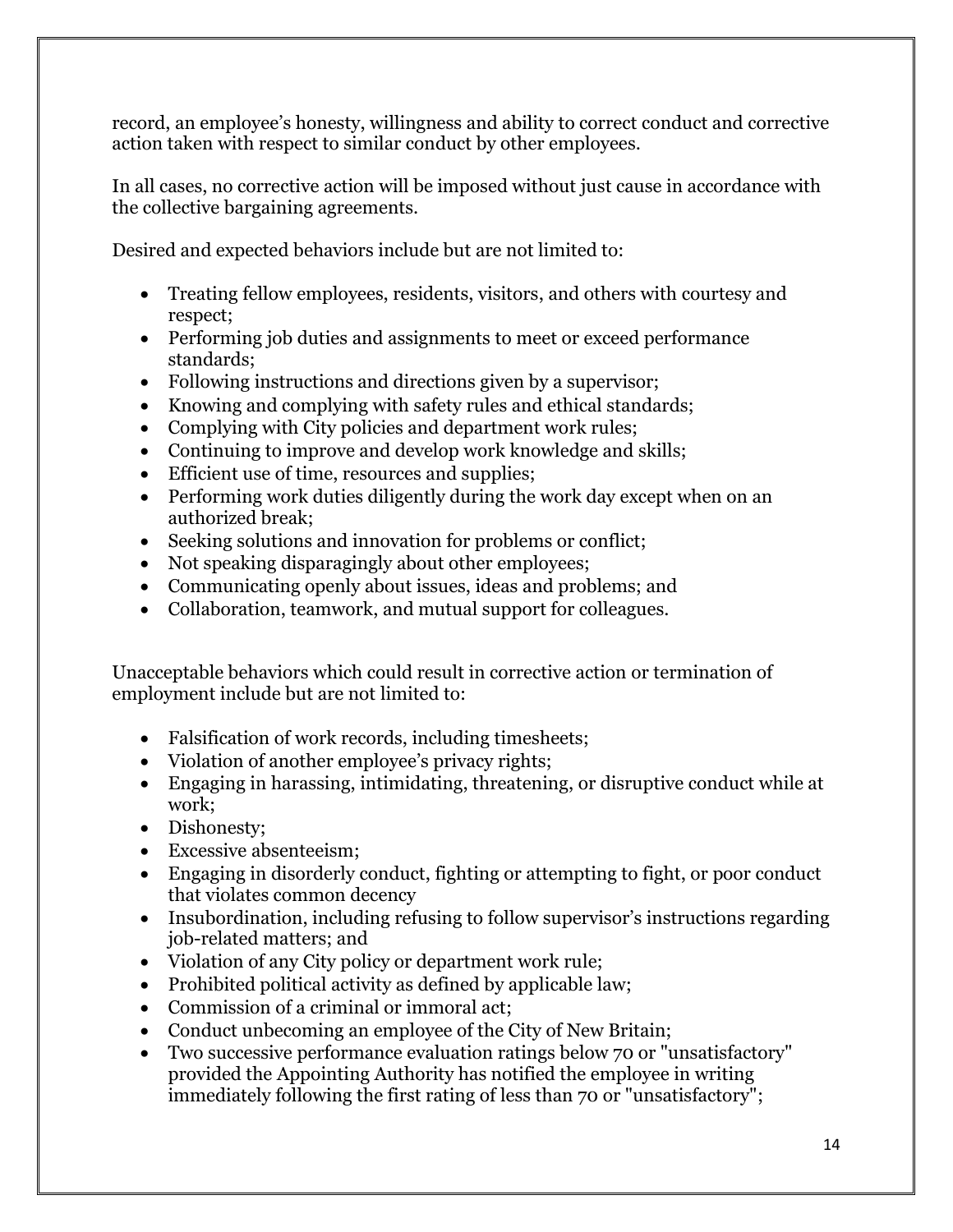- Intoxication, substance abuse, or unseemly conduct on duty or elsewhere so as to reflect discredit upon the City;
- Neglect or misuse of any city property, equipment, materials or supplies;
- Fraud or collusion in connection with any examination or appointment in the classified service;
- Deliberate violation of any law or rule pertaining to or affecting employment in the city service;
- Neglect of duty;
- Misrepresentation or falsification of an employment or examination application or other document relating thereto;

#### **5.3 ISSUED CITY POLICIES**

The City of New Britain has issued the following policies:

#### *Violence in the Workplace Prevention Policy*

The City of New Britain has a **"zero tolerance"** workplace violence policy. Any violation of this policy will result in termination of employment. No employee other than authorized law enforcement officers may bring firearms or deadly weapons into the workplace or any work-related setting. If you feel that you have experienced or witnessed any threats or violence in the workplace, you must immediately notify your supervisor or the Human Resources Director. The City policy prohibits retaliation against anyone who has reported workplace violence.

Please read the City's Violence in the Workplace Policy, which is attached [hereto.](file://///ci.new-britain.ct.us/conb/MayorsOffice/Employee%20Handbook/Polices%20and%20Maps/Violence_in_the_Workplace_Policy_11%2000.doc)

#### Reporting Procedure

- Emergency Situations: Any employee who believes that there is a serious threat to his/her safety or the safety of others that requires immediate attention should contact 911. The employee must also contact his/her immediate supervisor or the Civil Service/Human Resources Department at (860) 826-3404.
- Non-Emergency Situations: Any employee who feels subjected to or witnesses violent, threatening, harassing, or intimidating behavior in the workplace should immediately report the incident or statement to his/her supervisor or Department Head, or the Civil Service/Human Resources Department at (860) 826-3404.
- Supervisors/Managers Responsibilities: Any manager or supervisor who receives a report of violent, threatening, harassing, or intimidating behavior shall immediately contact the Civil Service/Human Resources Department at (860) 826-3404 so that office may evaluate, investigate, and take appropriate action.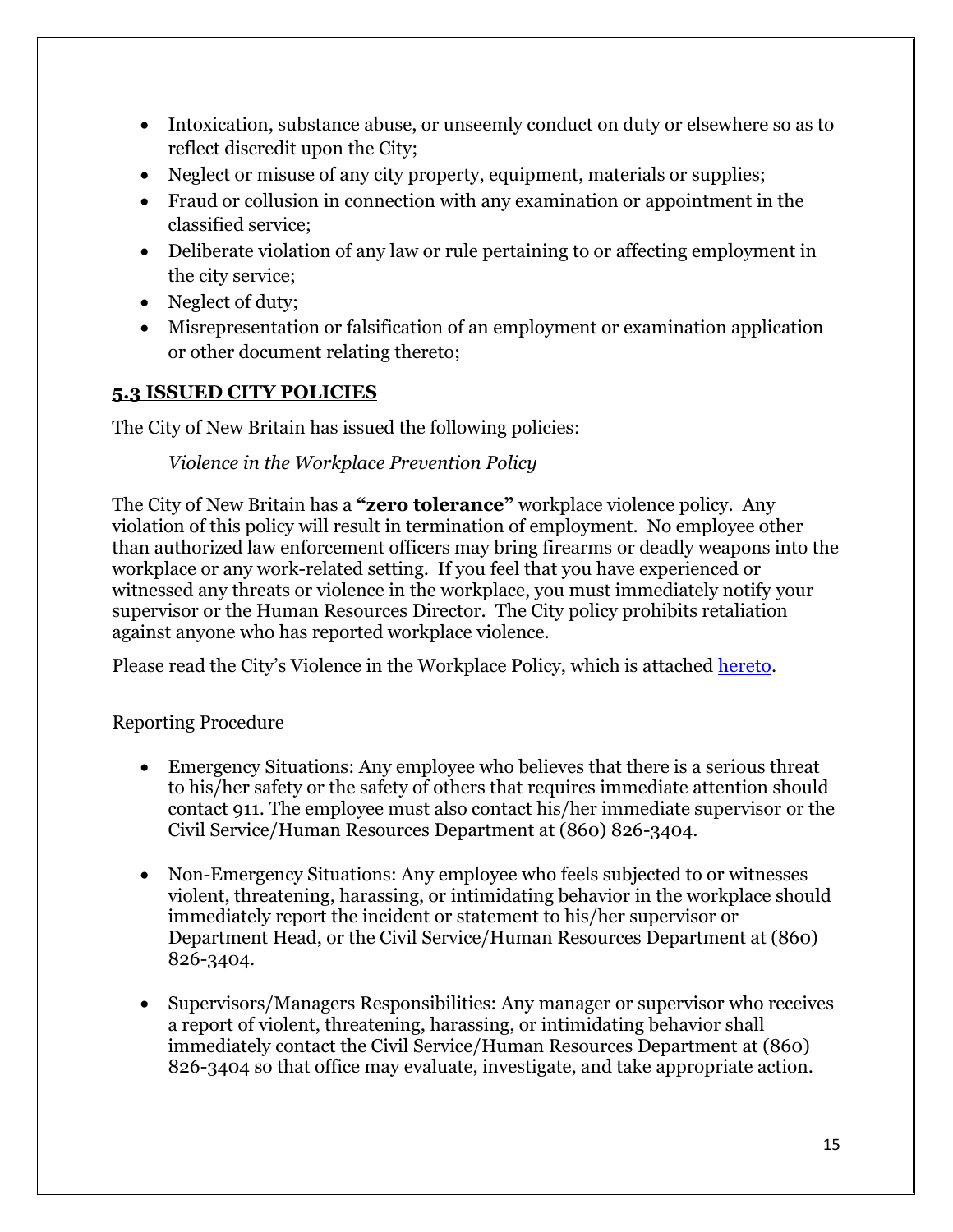#### *Sexual Harassment Policy:*

The City of New Britain is committed to providing a work environment in which employees are treated with dignity and respect, and are provided a work environment that is free of any form of harassment in the workplace.

Sexual harassment is illegal and prohibited by the Connecticut Discrimination Employment Practices Act [\(Section 46a-60\(a\) \(8\) of the Connecticut General Statutes](https://www.cga.ct.gov/current/pub/chap_814c.htm#sec_46a-60) and Title VII of the Civil Rights act of 1964, [\(Title 42 United States Code Section](https://www.eeoc.gov/laws/statutes/titlevii.cfm) *2000e [et seq.](https://www.eeoc.gov/laws/statutes/titlevii.cfm)*)

Sexual harassment means "*any unwelcome sexual advances or requests for sexual favors or any conduct of a sexual nature when:*

- *1) Submission to such conduct is made either explicitly or implicitly a term or condition of an individual's employment;*
- *2) Submission to or rejection of such conduct by any individual is used as the basis for employment decisions affecting such individual; or*
- *3) Such conduct has the purpose or effect of substantially interfering with an individual's work performance or creating an intimidating, hostile or offensive working environment."*

#### **Examples of Sexual Harassment include but are not limited to:**

- Unwelcome sexual advances
- Suggestive or lewd remarks
- Unwanted hugs, touches, kisses
- Requests for sexual favors
- Retaliation for complaining about sexual harassment
- Derogatory or pornographic posters, cartoons, or drawings

The City of New Britain strictly prohibits harassment and any other forms of discrimination, including but not limited to harassment based on race, color, national origin, ancestry, citizenship status, sex, sexual orientation, gender identity or expression, pregnancy, marital status, parental status, religion, age, disability, past or present service in the uniformed services of the United States, genetic makeup, or any other legally protected basis. The City also prohibits any form of harassment against any employee or applicant for employment, or by an employee against anyone, including anyone with whom we do business, residents or visitors, regardless of whether the victim is a member of a protected class.

All supervisors and employees are required to maintain a work environment free from such discrimination, harassment and intimidation. The City will investigate all complaints of discrimination or harassment and preserve confidentiality to the maximum extent possible. Any employee who violated this policy may be subject to discipline, up to and including termination of employment.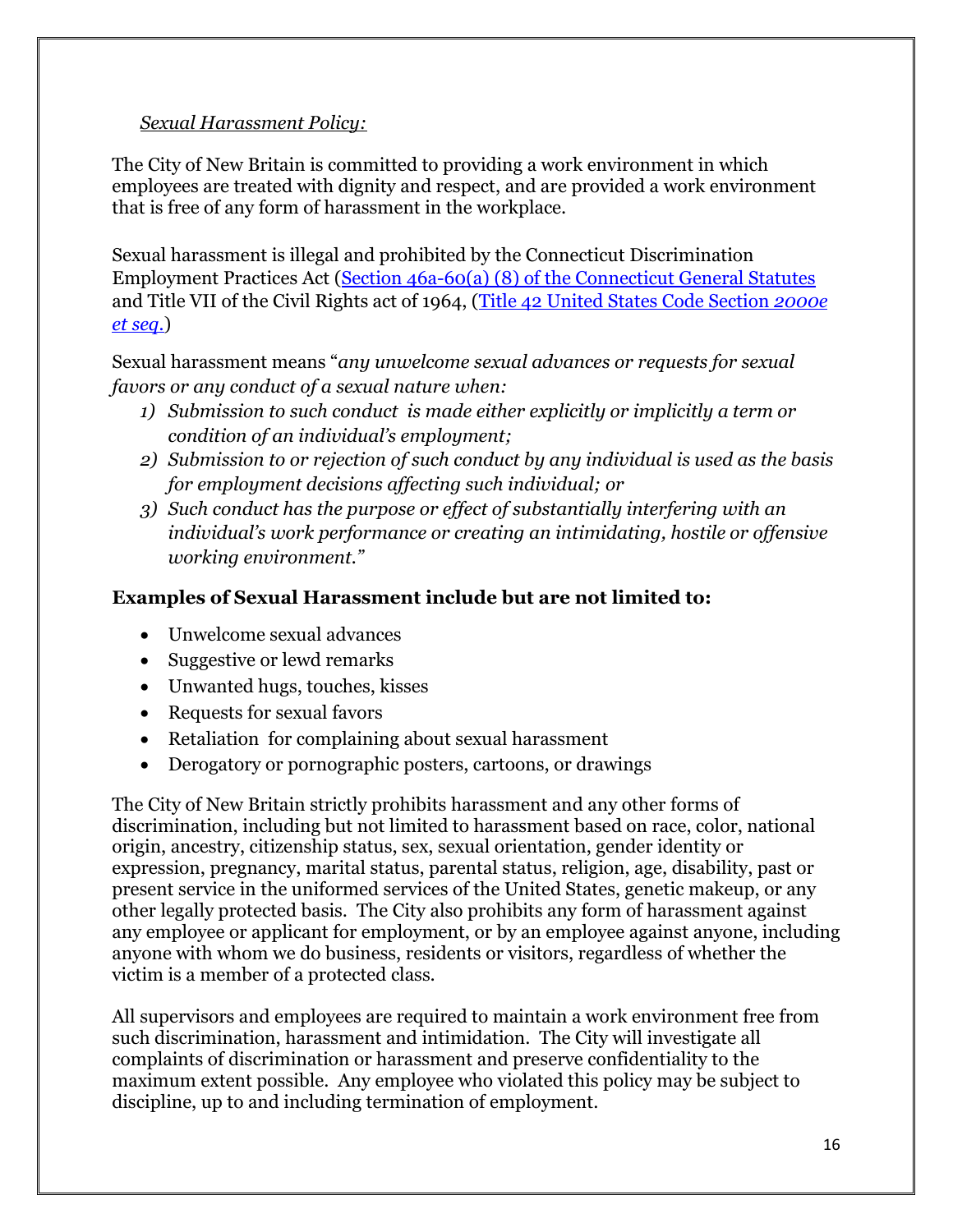To view the city's complete policy on Sexual Harassment, visit this [link.](http://portal/personnel/Shared%20Documents/NB%20Sexual%20Harassment%20Policy.pdf)

### *Use of City Computer Policy:*

The City computer systems are to be used for the sole purpose of transacting City business; exceptions must be approved by the Department Directors and City Managers. The Information Technology Division will provide input as to the request for licensing, security, and compatibility of usage. For the complete policy, visit [here.](http://portal/IT/Shared%20Documents/Policies/ComputerInternetEmailUse.docx)

#### **5.4 DISCIPLINARY PROCESS**

Each collective bargaining agreement outlines the disciplinary process. It is suggested that employees become familiar with his or her collective bargaining agreement.

#### **5.5 USE OF CITY RESOURCES**

Employees may not use City resources, including property, equipment, or consumable supplies, for private benefit or gain. All use of City property, equipment and consumable supplies must be related to the furtherance of the employee's work for the City of New Britain.

#### **5.6 CUSTOMER SERVICE:**

The City of New Britain is devoted to maintaining its quality customer service. Please keep in mind that every interaction you have with the public or another employee reflects on the reputation of the City of New Britain.

## **SECTION 6: EMPLOYMENT AND TERMINATION**

Our selection process is based on guidelines and practices that are designed to screen applicants and identify those individuals who will best contribute to our overall success.

#### **6.1 EMPLOYMENT ELIGIBILITY AND BACKGROUND VERIFICATION**

The City of New Britain strives to fill each open position with the most qualified candidate available for the position. This means the candidate selected has been determined to most closely match the requirements of the position. Our selection process is based on guidelines and practices that are designed to screen applicants and identify those individuals who will best contribute to our overall success, consistent with our commitment to equal employment opportunity as expressed above.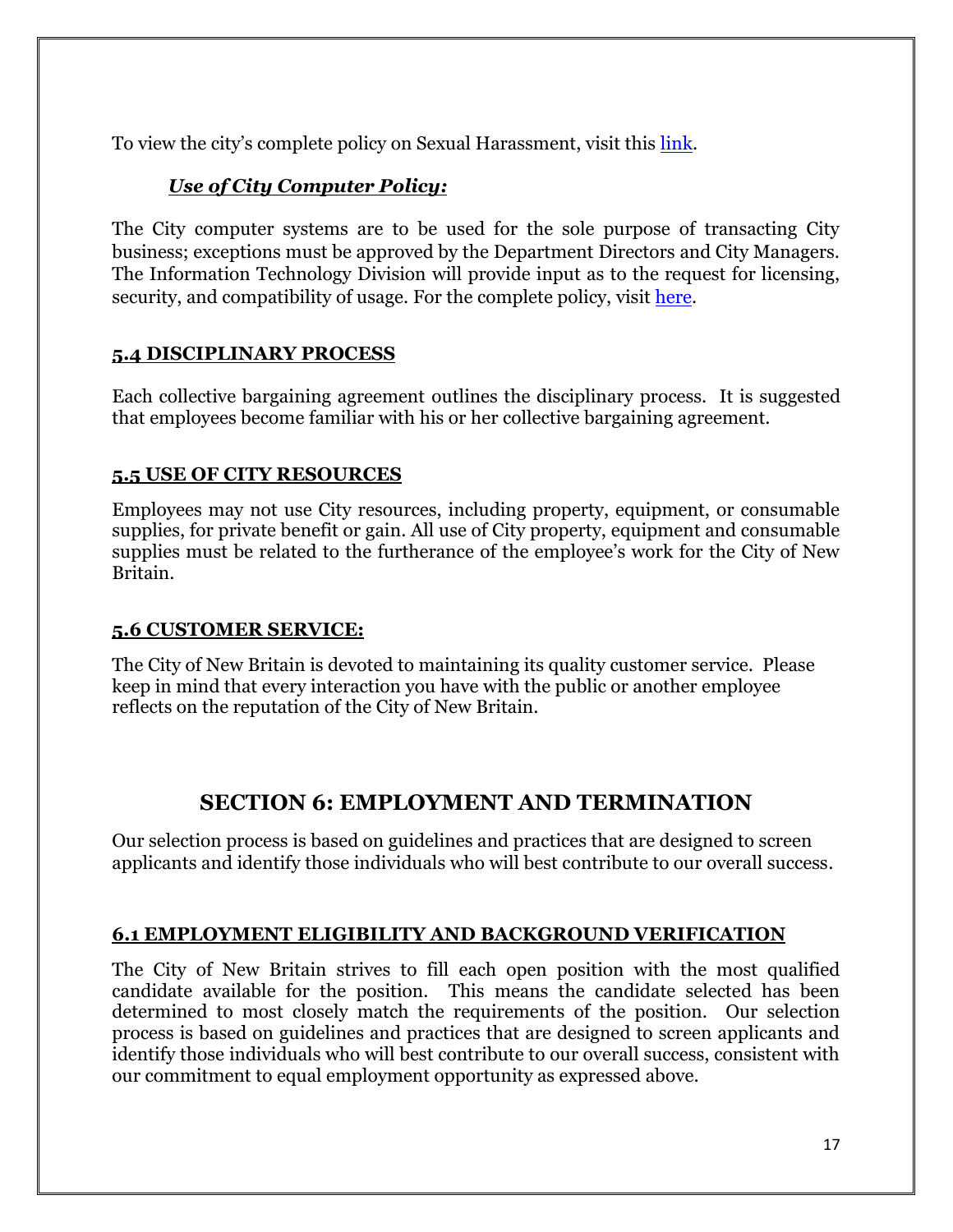In addition to a rigorous screening process, the City will also conduct criminal background checks and reference checks on all candidates it selects to hire. Candidates who are offered employment will undergo a post offer pre-employment medical examination and drug test. All new hires will be required to submit proof of eligibility to work in the United Stated consistent with federal law.

#### **6.2 EMPLOYMENT PROBATIONARY PERIOD**

All employees must successfully complete a probationary period as set forth in the applicable collective bargaining agreement. This is a time when supervisors can determine if newly hired employees can perform their job, and perform to a standard adequate for permanent employment with us.

#### **6.3 PERSONNEL AND MEDICAL FILES**

Employee personnel records are maintained in the Human Resources Department in a central file. Medical records are maintained in separate, secure files in accordance with federal and state law. You may view the contents of your personnel file upon request with reasonable notice.

Personnel files are considered public records. Written request to view any employee's personnel files is required. The employee will receive notice of any such request. Any medical or confidential information (such as Social Security number) will be redacted in accordance with law.

It is your responsibility to notify the Human Resources Department whenever there are any changes in home address, telephone numbers, marital status, number of dependents or children, death of a family member covered under the City's medical insurance, beneficiary for life insurance, or emergency contact(s).

#### **6.4 TERMINATION OF EMPLOYMENT**

#### **Resignation/Retirement**

It is requested that employees who decide to resign or retire from employment provide their supervisors with a minimum of two weeks written notice but thirty (30) days notice of resignation is preferred. If the employee wishes to retract their resignation or retirement it must be done within 48 hours of the written notice to the supervisor. This notice allows the City to plan an orderly transition of duties with less interruption to operations.

#### **Termination/Layoff**

If it becomes necessary for the City to terminate the employment of an employee, notice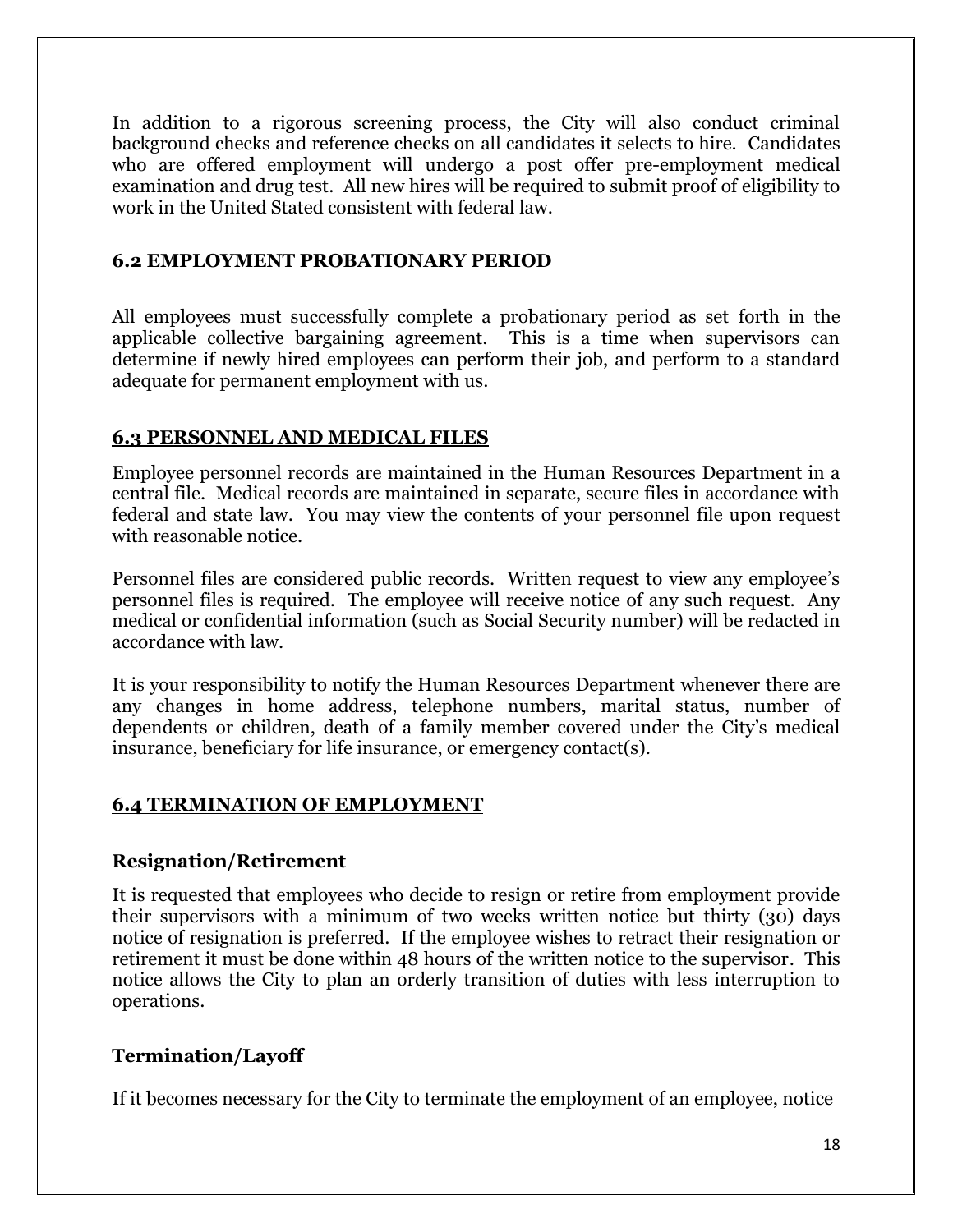will be given to the employee in writing. Prior disciplinary actions and conferences with supervisors may inform employees that termination of employment could result from failure to correct unacceptable behavior or performance.

If termination of employment is based on business reasons such as reorganization or reduction in work force (layoff), notice will be given as permitted by circumstances and/or as required by law and applicable collective bargaining agreements.

#### **Final Compensation and Benefits**

Employees who are terminated or laid off will receive their final paycheck in accordance with city practice. Employees who resign or retire will receive their final paycheck within two weeks of their last day.

Each employee who separates from employment will be provided with information about extension of health insurance benefits under COBRA, information concerning the [Health Insurance Portability and Accountability Act \(HIPPAA\),](https://www.gpo.gov/fdsys/pkg/PLAW-104publ191/html/PLAW-104publ191.htm) eligibility for continuation of benefits, applicable retirement/pension information, information about conversion of life insurance policies, sick and/or vacation payout, and unemployment benefits information.

#### **Return of Property**

On or before their last workday, exiting employees must return all City property in their possession, including:

- Keys, key cards and badges;
- Files, computer disks, and other City business-related information or records, whether in printed or computer format;
- Communications equipment including cellphones, portable radios and accessories.
- Any City equipment such as vehicles, cameras, laptops, tablets and accessories.

#### **Exit Interviews**

Employees who resign or retire may be asked to participate in an exit interview. These interviews are voluntary and are conducted to obtain employees' honest opinions and evaluation of their work experiences as part of our ongoing effort to improve the City and its workplace.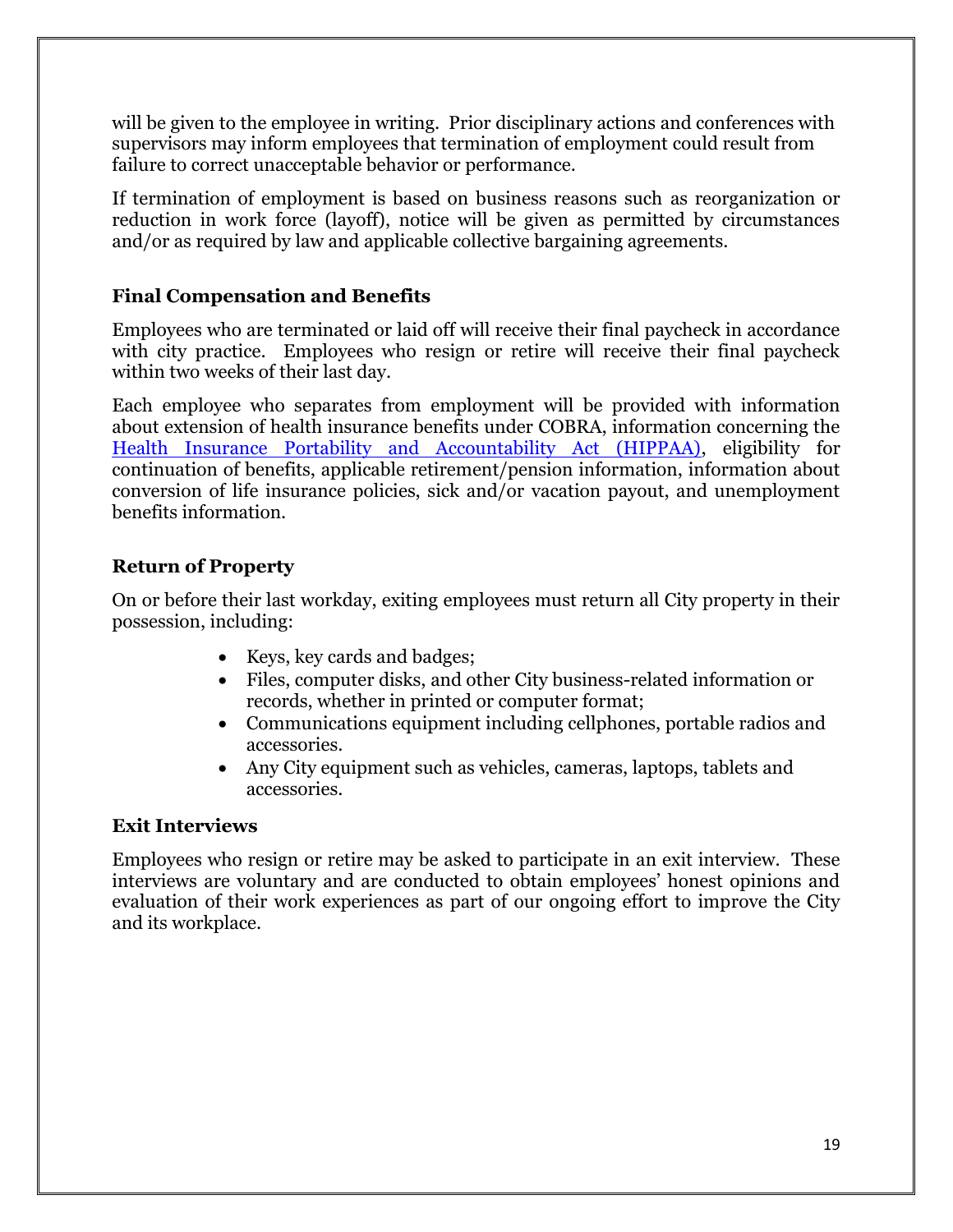## **SECTION 7: EMPLOYEE DEVELOPMENT & PERFORMANCE**

#### **7.1 PERFORMANCE APPRAISALS**

The City of New Britain has an Employee Performance Evaluation System through which an employee's performance will be reviewed in the categories of productivity, reporting to work, promptness, knowledge of work, dependability, initiative, working relationship, and overall. The purpose of the evaluation system is to provide clear, achievable, measurable, results-oriented performance objectives and to identify any corrective action needed when an employee has not accomplished an accepted performance level. The various types of evaluations include initial probationary period reviews for new employees, promotional reviews, mandatory annual performance reviews and follow up reviews where an employee receives an overall rating of needs improvement.

#### **SECTION 8: TIME AWAY FROM WORK**

#### **8.1 HOLIDAY AND PERSONAL LEAVE**

City Hall is closed on the following holidays: New Year's Day, Martin Luther King Day, Lincoln's Birthday, Washington's Birthday, Good Friday, Memorial Day, Independence Day, Labor Day, Columbus Day, Veteran's Day, Thanksgiving Day, the day after Thanksgiving, and Christmas Day.

The Human Resources Department issues an annual memo listing the days for the following year on which holidays will be recognized by the City. In general, if a holiday falls on a Saturday, it is observed on the preceding Friday. If a holiday falls on a Sunday, it is observed on the following Monday. Consult your individual collective bargaining contracts to determine provisions concerning holiday compensation and/or compensatory time off for work performed on a holiday.

#### **8.2 VACATION LEAVE**

Vacation leave is as set forth in your collective bargaining agreement.

#### **8.3 SICK LEAVE**

Sick leave is as set forth in your collective bargaining agreement.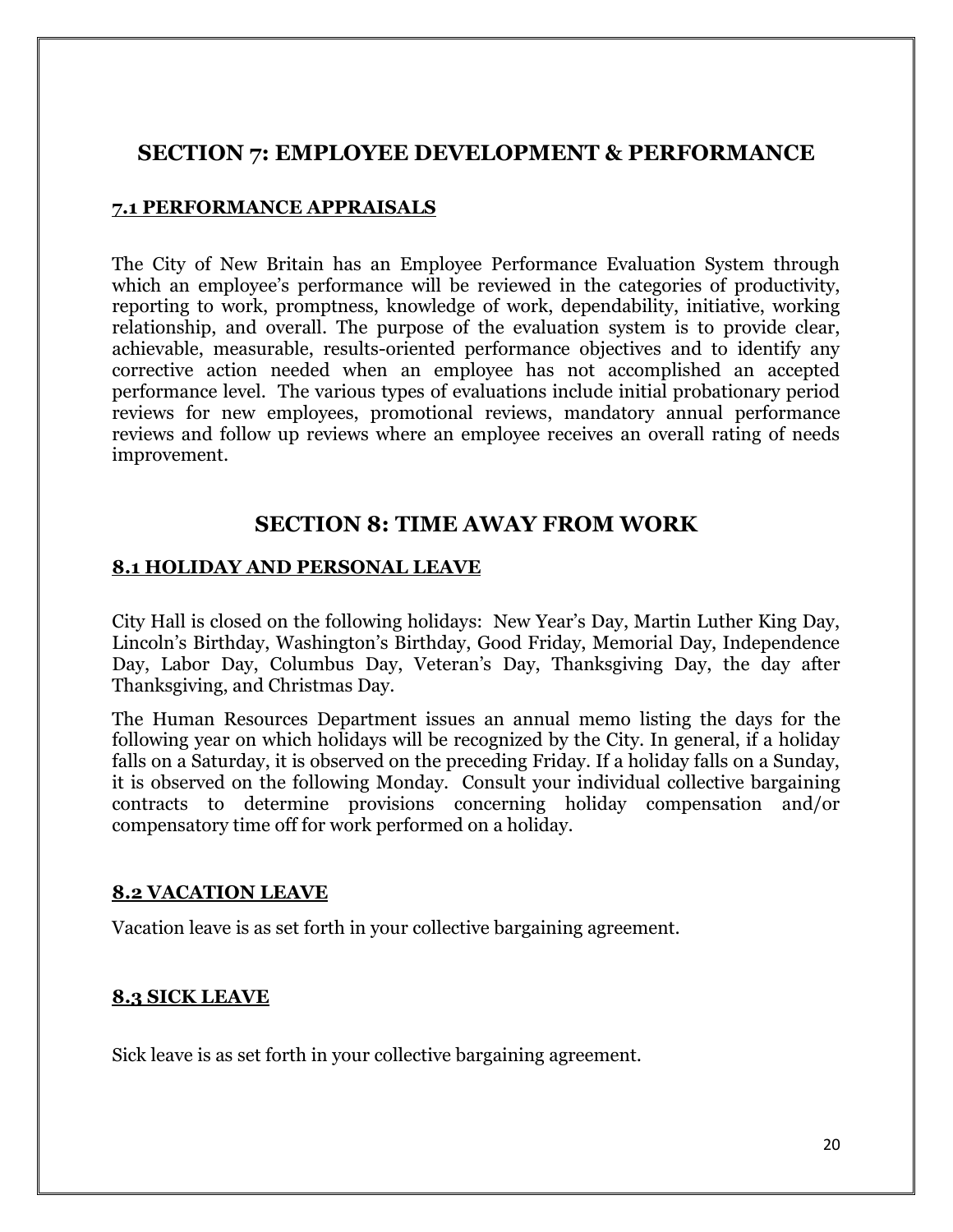#### **8.4 OTHER PAID LEAVE**

Any other paid leave is as set forth in your collective bargaining agreement.

#### **8.5 FAMILY AND MEDICAL LEAVE (FMLA)**

The City of New Britain follows the [Federal Family and Medical Leave Act](https://www.gpo.gov/fdsys/pkg/STATUTE-107/pdf/STATUTE-107-Pg6.pdf) which entitles eligible employees to unpaid leave, or to substitute appropriate accrued paid leave, for up to 12 workweeks in a 12-month period for the birth of a child, and to care for a newborn child; for the placement of a son or daughter with the employee for adoption or foster care; for a spouse, son, daughter or parent of the employee who is on active duty or has been notified of an impending call or order to active duty; to care for the employee's spouse, parent, son, or daughter with a serious health condition; or when the employee is unable to work due to the employee's own serious health condition.

It is the city's practice to require the use of accrued leave for FMLA leave. Accrued leave is to be used in the following order: sick, vacation, personal, then compensatory time.

#### **8.6 OTHER UNPAID LEAVE OF ABSENCE**

Unpaid leave of absence for reasons other than medical is as set forth in your collective bargaining agreement.

#### **8.7 PREGNANCY LEAVE**

All pregnancy leave shall be treated as leave pursuant to FMLA.

#### **8.8 VOLUNTARY LEAVE AND WORK SCHEDULE REDUCTION PROGRAM**

Please refer to your collective bargaining agreement.

#### **8.9 PERFECT ATTENDANCE**

Please refer to your collective bargaining agreement.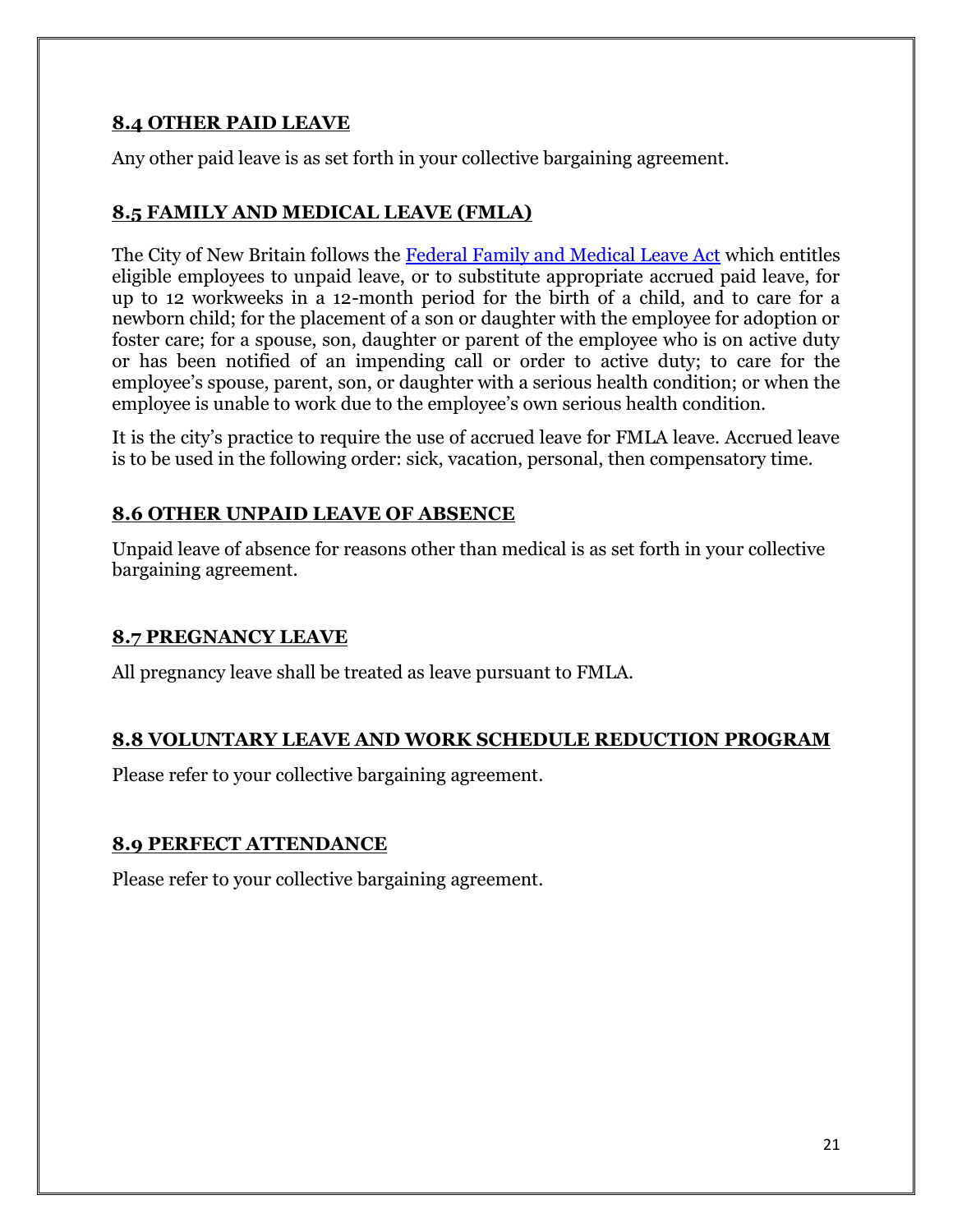## Part II:

# Employee Benefits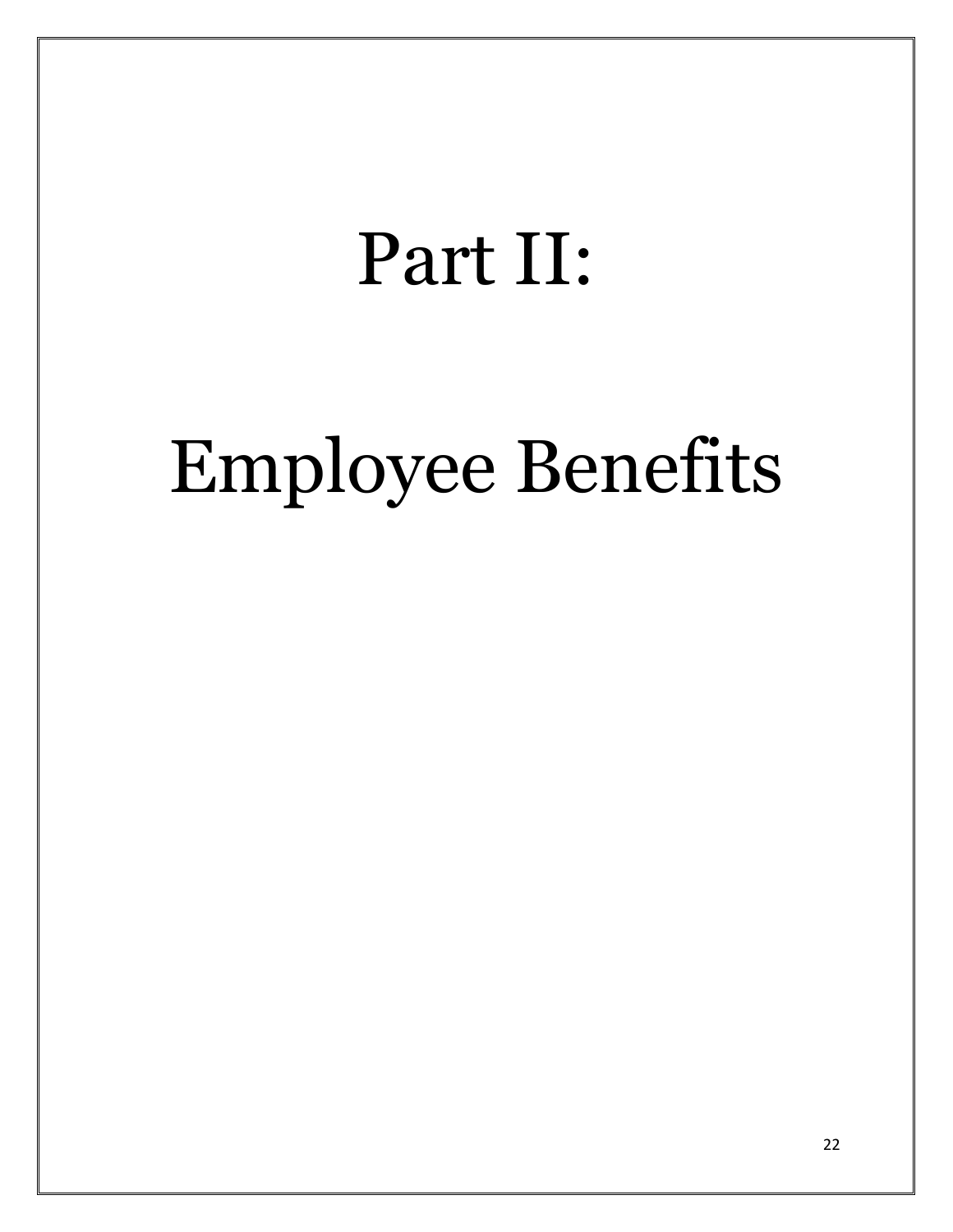## **SECTION 9: EMPLOYEE BENEFITS**

#### **9.1 ESTABLISHMENT AND ELIGIBILITY FOR BENEFITS**

Full-time employees, who work 30 hours or more per week on a regularly scheduled basis, are eligible for health insurance. Coverage for your spouse and dependents is also available; see your collective bargaining agreement. City employees are able to make a change each year during an open enrollment period which falls in the month of May with coverage becoming effective July 1<sup>st</sup>. All current city employees have the choice between the Anthem Lumenos High Deductible Health Plan (HDHP) with a Health Savings Account (HSA) and buying-up to a traditional plan.

Health insurance coverage becomes effective for a newly hired employee the first of the month following 30 consecutive days from the date of hire. For example, if you applied for coverage on May 12th, you would be covered as of July 1. Any change in coverage, such as adding or canceling family members, would occur on the first of the month following the qualifying event.

For all newly hired city employees, the only option available is the HDHP/HSA offered through ANTHEM. It is imperative that you add any new family members to your coverage, as they become eligible, by completing the proper health insurance forms. If you forget, the family member will not be covered by your health insurance and you may have to wait until the next open enrollment period to add the new member.

For additional information on health insurance, please contact the personnel department.

#### **9.2 DENTAL INSURANCE**

The City of New Britain has dental plans that range from basic diagnostic and preventative services which are offered with the medical coverage to a more extensive dental coverage which the employee can buy-up into at their sole cost. For a general overview of the benefits available under the city-sponsored dental plans, please contact the Human Resources/Civil Service office.

#### **9.3 HEALTH/DEAL INSURANCE COVERAGE EXTENSION (COBRA)**

Continuation of coverage following termination of employment for reasons other than gross misconduct is available to eligible employees, their spouse or former spouse, and dependent children, for periods of 30 to 36 months, depending on the qualifying event. Those who elect to continue coverage will be responsible for the full premium payment in addition to a 2% administrative fee. Information and premium rates for continued coverage can be obtained by contacting the Human Resources/Civil Service office. Dental coverage is a separate election and can be combined with any of the primary health plans listed above. Plan description booklets and enrollment/change forms are available in the Human Resources/Civil Service office.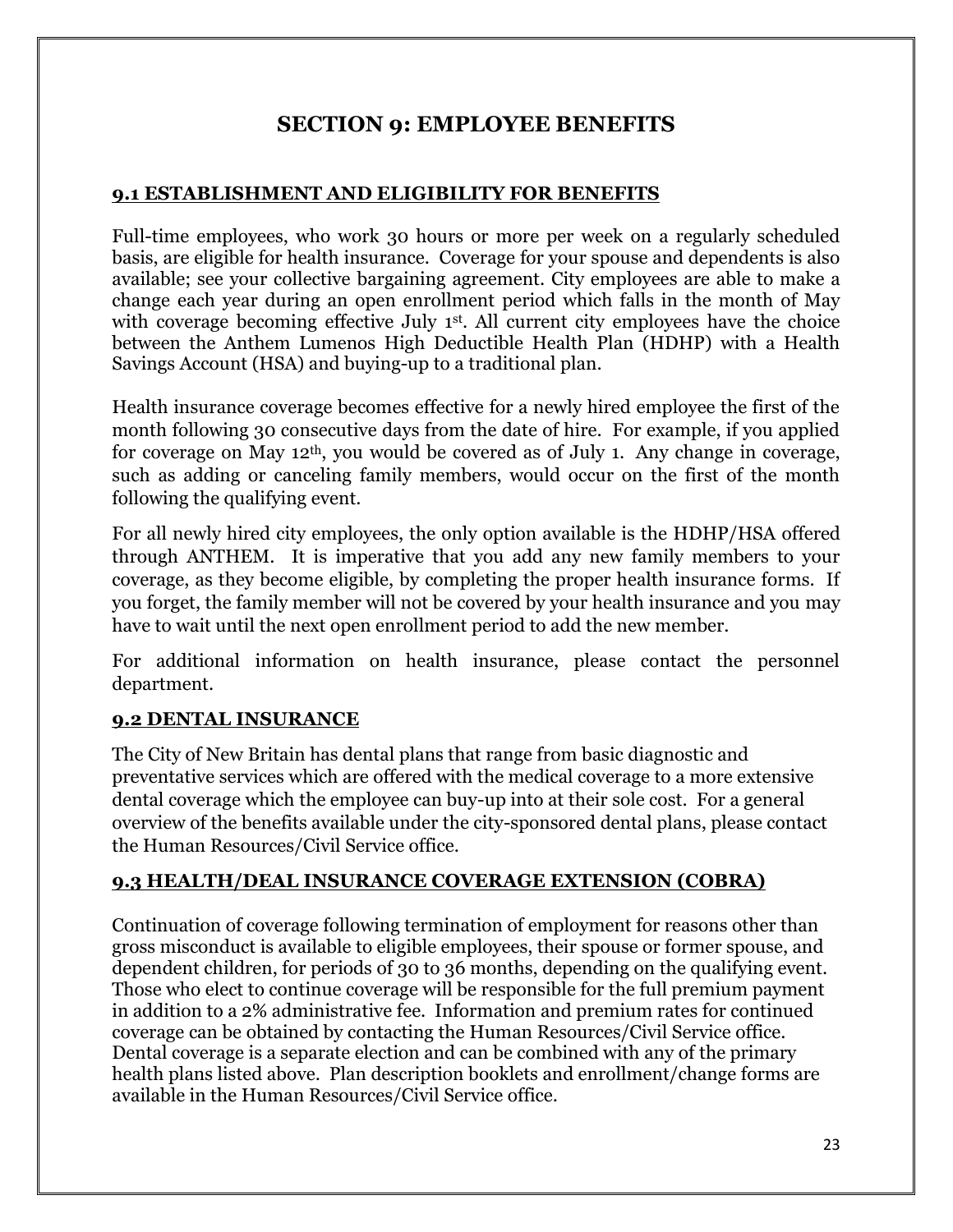Under federal and state law, the City of New Britain is required to offer covered employees and covered family members the opportunity to elect a temporary continuation of health coverage at group rates, when coverage under the plan would otherwise end due to certain qualifying events. The covered employee, spouse, or other family member has the responsibility to inform the City of New Britain of a divorce, legal separation, or a child losing dependent status under the city sponsored group health plan. This notification must be made within 60 days from the later of the date of the event or the date on which coverage would be lost because of the event. This notification must be made to your Human Resources/Civil Service office. Termination notices for dependents aging off the health plans are sent to the Human Resources/Civil Service office directly from the carriers. However, employees are still responsible for properly notifying the department.

A qualified beneficiary will have to pay all of the applicable premium plus a 2% administration charge for continuation coverage. Examples of qualifying events are: termination, lay off, divorce or legal separation and dependent child no longer qualifying as dependent. Please contact the Human Resources/Civil Service office if you have any questions.

#### **9.4 GROUP LIFE INSURANCE**

Group Life Insurance is offered to full-time employees with coverage becoming effective on the date of hire. The amount of the basic term coverage is based upon union affiliation and the amount negotiated between the City and each Union. Each employee shall be enrolled in a group life insurance plan during the term of employment and at a reduced amount of coverage during retirement at no cost to the employee. The employee is permitted to purchase optional life insurance at his/her own expense to a maximum as determined by each union. If you choose to obtain optional coverage at a later time outside of the 30-butday window as a new employee, you will be required to provide evidence of insurability (EOI) and receive approval from the carrier's underwriting department. EOI are received from the Human Resources/Civil Service office.

New employees will be allowed to enroll within 30 days of being hired without the need for medical underwriting or a physical as they just passed a physical examination as a contingent requirement of being hired by the City. Employees may elect to purchase the optional life benefit at a later date, but will be subject to medical underwriting.

#### **9.5 RETIREMENT**

The State Retirement Commission is responsible for the administration of the Connecticut Municipal Employee Retirement System (CMERS). This Commission oversees the CMERS and other State retirement systems. The State Treasurer is responsible for investing CMERS funds for the exclusive benefit of CMERS members. The Treasurer has detailed information on her website with regard to the Fund and investment information. The link is: [http://www.state.ct.us/ott/aboutpension.htm.](http://www.state.ct.us/ott/aboutpension.htm)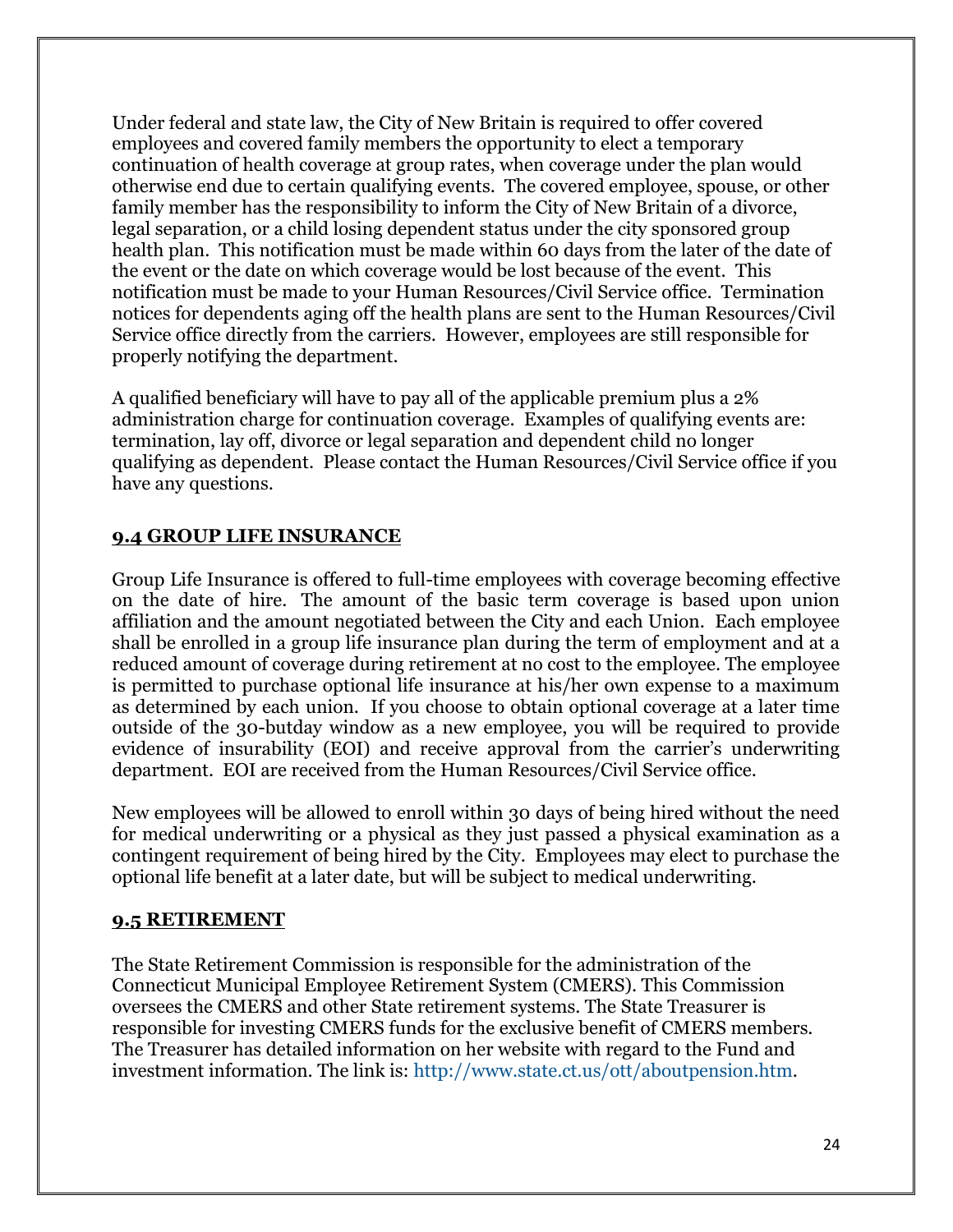A member becomes vested which means you are eligible to receive a lifetime guaranteed retirement benefit. You are vested in the CMERS upon the attainment of five (5) years of active service which are periods when you are actively working and contributing to the CMERS. You are eligible for a normal retirement if you have a total of 25 years of service credit, inclusive of aggregate service consisting of at least 5 years of continuous active service or 15 years of non-continuous active service with a CMERS participating municipality, OR you have attained age 55 with at least 5 years of continuous active service or 15 years of non-continuous active service with a CMERS participating municipality. If you leave a CMERS municipality before being vested, you may request a refund of *your* retirement plan contributions but not the City's contributions plus accumulated interest which would cancel your retirement service credit and you will forfeit all rights to any retirement (early, normal, disability).

You may purchase retirement credit for a number of situations including service in the military, as an employee in another municipality and with the State of Connecticut (other than temporary or contractual employment for which you received no retirement credit). While you may purchase these credits you will be expected to pay the full cost of the added retirement benefit received which usually includes interest. You must purchase this credit within a year from the date of hire.

Please contact the Human Resources Office for more information. If you previously worked for the State and are a vested Tier 2A member, you cannot transfer the state service to CMERS. If however, you are a vested Tier 2 member, you must first divest from the State Employees Retirement System (SERS) in order to transfer such time into CMERS.

In order to divest, you must contact your previous Human Resources office for more information. It is advised that you become vested in CMERS before requesting a pension estimate from SERS and CMERS and making such a decision. The amount of your pension benefit depends on:

- Your years and months of service credit in the CMERS
- Your Final Average Pay (the average of your pay for your 3 highest paid years of municipal service)

Pay means annual salary or wages, including overtime, longevity, top step bonuses if applicable and temporary Workers' Compensation payments.

Employees are not covered by Social Security (other than MEDICARE). You do not contribute towards Social Security, and instead you make contributions towards CMERS. A CMERS member who is not covered by Social Security pays a 5% contribution. As a result, your Social Security benefit amount *may be* affected (Windfall Elimination Provision).

Prior to retirement, a member must elect one of four benefit payment "options". The optional forms of payment available are: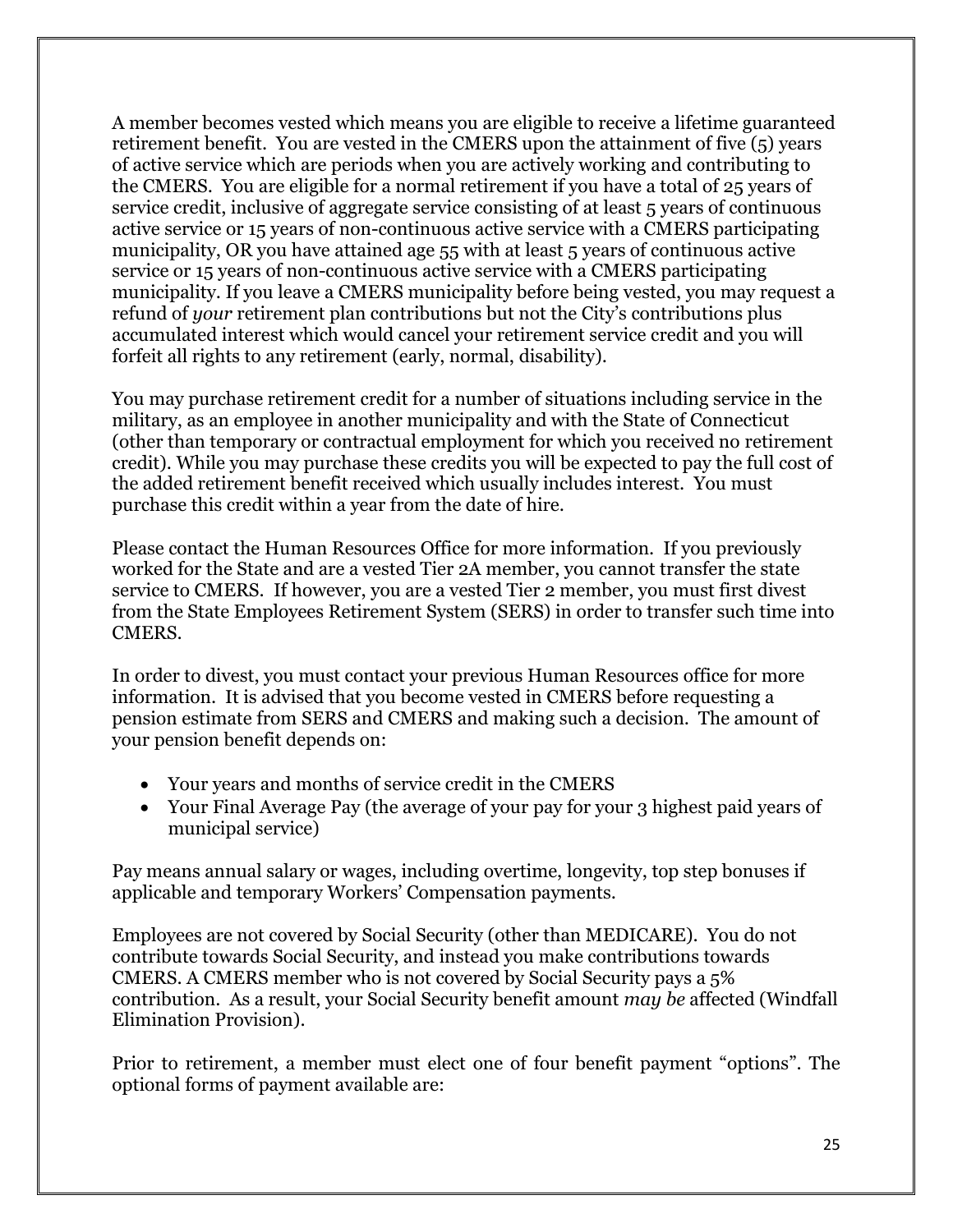- Option 1: Straight Life Annuity this option provides the highest monthly benefit for the retiree's lifetime; all payments stop at the retiree's death. The beneficiary would only be entitled to a lump-sum payment of the remaining employee's contribution, if any remain in the fund.
- Option 2: 50% spouse this option first provides a reduced monthly benefit to the retiree for life; after the retiree's death 50% of that benefit will continue to the retiree's surviving spouse for their lifetime.
- Option 3: 50% or 100% Survivor this option provides a reduced monthly benefit to the retiree for life; in the event of the retiree's death, either 50% or 100%, whichever the retiree chooses of the reduced monthly benefit will be paid to contingent annuitant for their lifetime. This contingent annuitant can be any person, including the retiree's spouse.
- Option 4: 10 year or 20 year Period Certain this option provides a reduced monthly benefit to the retiree for life with payments guaranteed from the retirement date for 10 or 20 years (whichever period is chosen by the retiree). If the retiree should pass away within 10 years or 20 years from their date of retirement, the remaining payment, in accordance with their selection, will be made to the listed contingent annuitant(s).

Retirement benefits are adjusted each July 1st. The minimum annual COLA (Cost of Living Adjustment) is 2.5% for normal retirement and 3% for disability retirements; the maximum is 6% for normal retirement and 5% for disability retirements. The current amount is 2.5% for normal retirements and 3.0% for disability retirements.

Please be advised that the State Employees Retirement Commission ("Commission") voted to clarify that the law states that an individual cannot receive a Connecticut Municipal Employees Retirement System ("CMERS") pension benefit if he/she becomes re-employed for twenty (20) hours or more per week or more than ninety (90) working days in one calendar year, with the same municipality or any other municipality participating in CMERS, even if re-employed in a position that is not covered by CMERS.

After receiving a CMERS retirement benefit, you cannot work for any municipality on a full-time basis that has ANY of its employees enrolled in CMERS, regardless of whether the re-employed member's position is covered by CMERS or not.

It is requested that employees who decide to retire from employment provide their supervisors with a minimum of two weeks written notice, but thirty (30) days' notice is preferred. If the employee wishes to retract their retirement it must be done within 48 hours of the written notice to the supervisor. This notice allows the City to plan an orderly transition of duties with less interruption to operations. In addition, while the Department of Human Resources will assist with any request for an estimate of an employee's monthly pension multiple requests from the same employee cannot be entertained.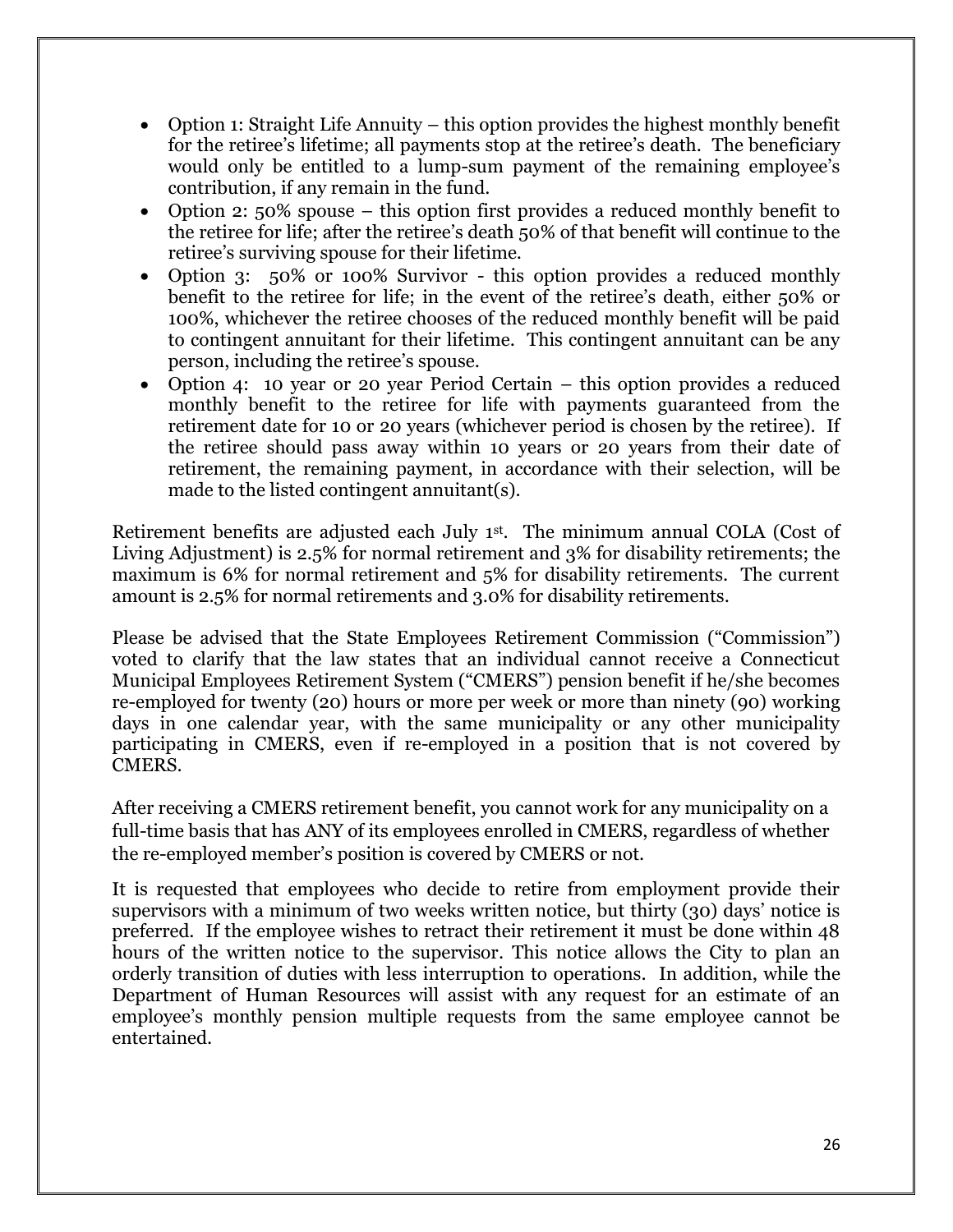#### **9.6 EMPLOYEE ASSISTANCE PROGRAM (EAP)**

**Solutions EAP**– (800) 526-3485 (General Employees + Fire Department Employees)

If you think you or a family member might need help in dealing with a personal problem such as stress, anxiety, depression and other concerns, please contact Solutions directly at (800) 526-3485.

Employees and their family members can access the EAP. Solutions EAP has a statewide and national network of professional EAP counselors. Either the employee or family member may initiate the process by calling for an appointment. The City offers the employees up to 8 paid EAP sessions per calendar year for themselves and their immediate family members. This covers the employees including the Fire Department but not the Police Department.

The EAP is strictly confidential. No one will know you have contacted EAP unless you provide written authorization. The City only gets statistics on how many members actually took advantage of the program. The program is free and available to employees and their family members.

**Wheeler EAP** – (800) 275-3327 (Police Department Employees only)

#### **9.7 UNEMPLOYMENT COMPENSATION**

Any questions concerning unemployment compensation can be addressed to the State of Connecticut Department of Labor at (860) 263-6000 or you can visit their website at www.ctdol.state.ct.us.

#### **9.8 WORKERS' COMPENSATION**

The City of New Britain has a Third Party Administrator for Workers' Compensation which is PMA Insurance Group. Injuries sustained while at work must be reported to your department's designated Supervisor immediately. The designated supervisor will complete a first report of injury and submit to the department designated workers' compensation timekeeper.

## **SECTION 10: OPTIONAL INSURANCE AND BENEFITS PROGRAMS**

#### **10.1 DEFERRED COMPENSATION**

All full-time City employees have the option of deferring a portion of their income by payroll deduction. The primary purpose of a Deferred Compensation Plan is to allow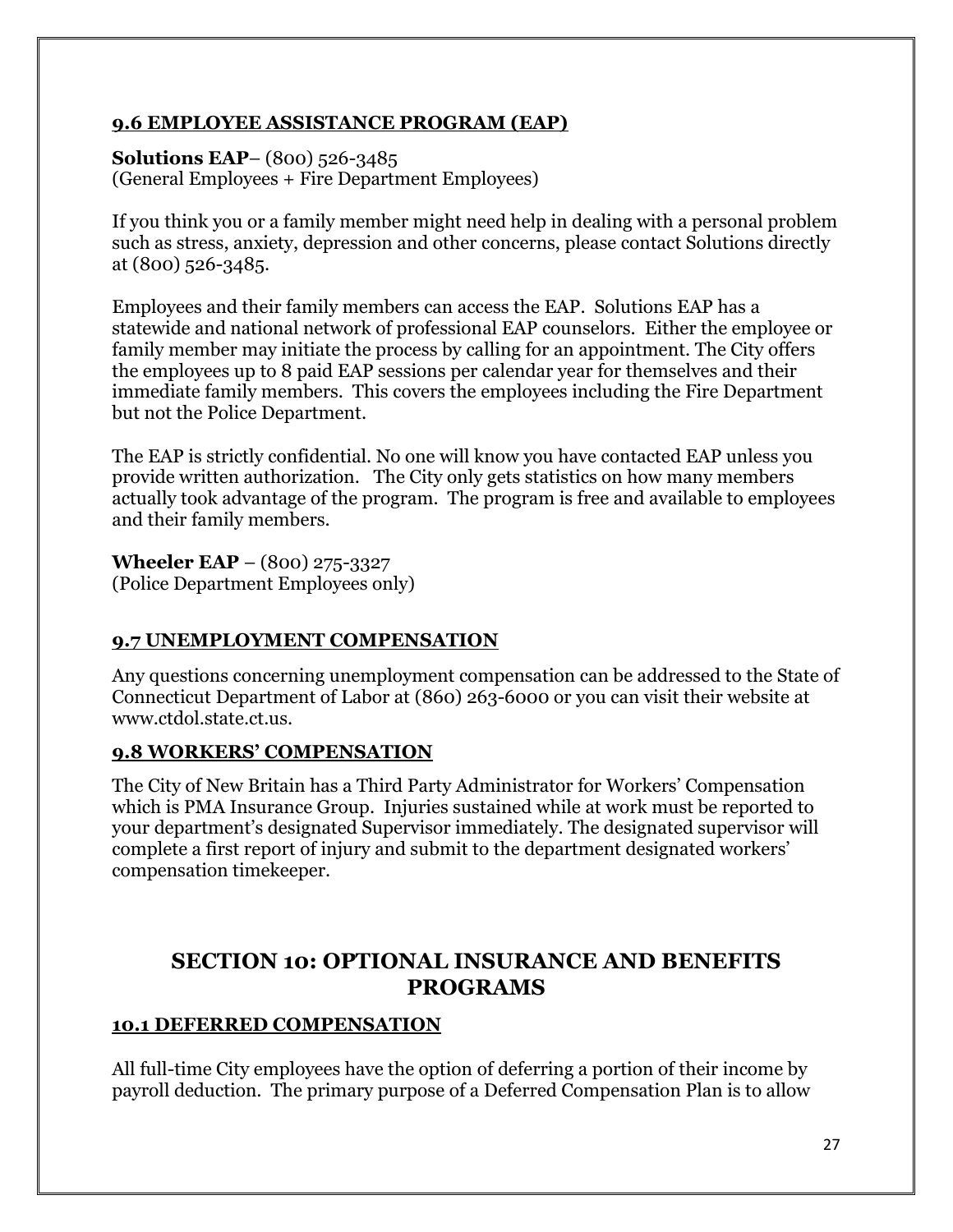the employee to set aside a portion of salary for retirement and reduce their gross taxable income. Federal income taxes are not paid on these deferrals until they are withdrawn. Interest and dividends are also not taxed as they accumulate. Section 457 of the Internal Revenue Code sets an upper limit on such deferred earnings. Contributions can be taken out of the Plan when the employee retires, leaves employment, or under some emergency financial situations that is referred to as a "hardship". For more information on deferring compensation, call the Human Resources/Civil Service office. The two current venders are VALIC and MassMutual. Employees can only contribute to one at a time.

#### **10.2 MEDICAL FLEXIBLE SPENDING ACCOUNTS**

#### *Limited FSA (Flexible Spending Account)*

The open enrollment period for the Flexible Spending Account (FSA) for Limited and Dependent Care is in November, December for an effective coverage date of January 1.

#### *FSA (Limited Purpose – dental and vision only)*

A Limited FSA is a pre-tax benefit account used to pay for eligible dental and vision care expenses that are not covered by your health insurance plan. You can contribute up to a maximum of \$2,550 to your Flexible FSA. The new HSA-Compatible Limited FSA lets you carry over up to \$500 in account balances from one plan year to the next. The \$500 carryover from the previous year does not count against or affect the \$2,550 salary reduction limit. The convenient take care Flex Benefits Debit Card associated with your account can be used to pay for hundreds of eligible dental and vision services and products. Simply decide how much to contribute, and funds are withdrawn from your paycheck for deposit into your account before taxes are deducted. Your total annual election amount is available on day one of your plan year.

#### *FSA (Dependent Care)*

A Dependent Care FSA is a pre-tax benefit account used to pay for dependent care services, such as pre-school, summer day camp, before and after school programs, and child day care. You can contribute up to a maximum of \$5,000 to your Dependent Care FSA. Simply decide how much to contribute to your account each year and funds are withdrawn from each paycheck for deposit into your account before taxes are deducted. As soon as your account is funded, you can use your balance to be reimbursed for eligible dependent care expenses.

## **10.3 SUPPLEMENTAL INSURANCE PROGRAM**

The following is a summary of benefits available through optional enrollment. All benefits are available on a voluntary basis and are paid entirely by the employee through the convenience of payroll deduction. If you are interested in more detailed information on any of the programs please contact the agents listed as well as the Human Resources/Civil Service office to obtain more information regarding the benefits and the enrollment process. Bear in mind that both the available benefits and the authorized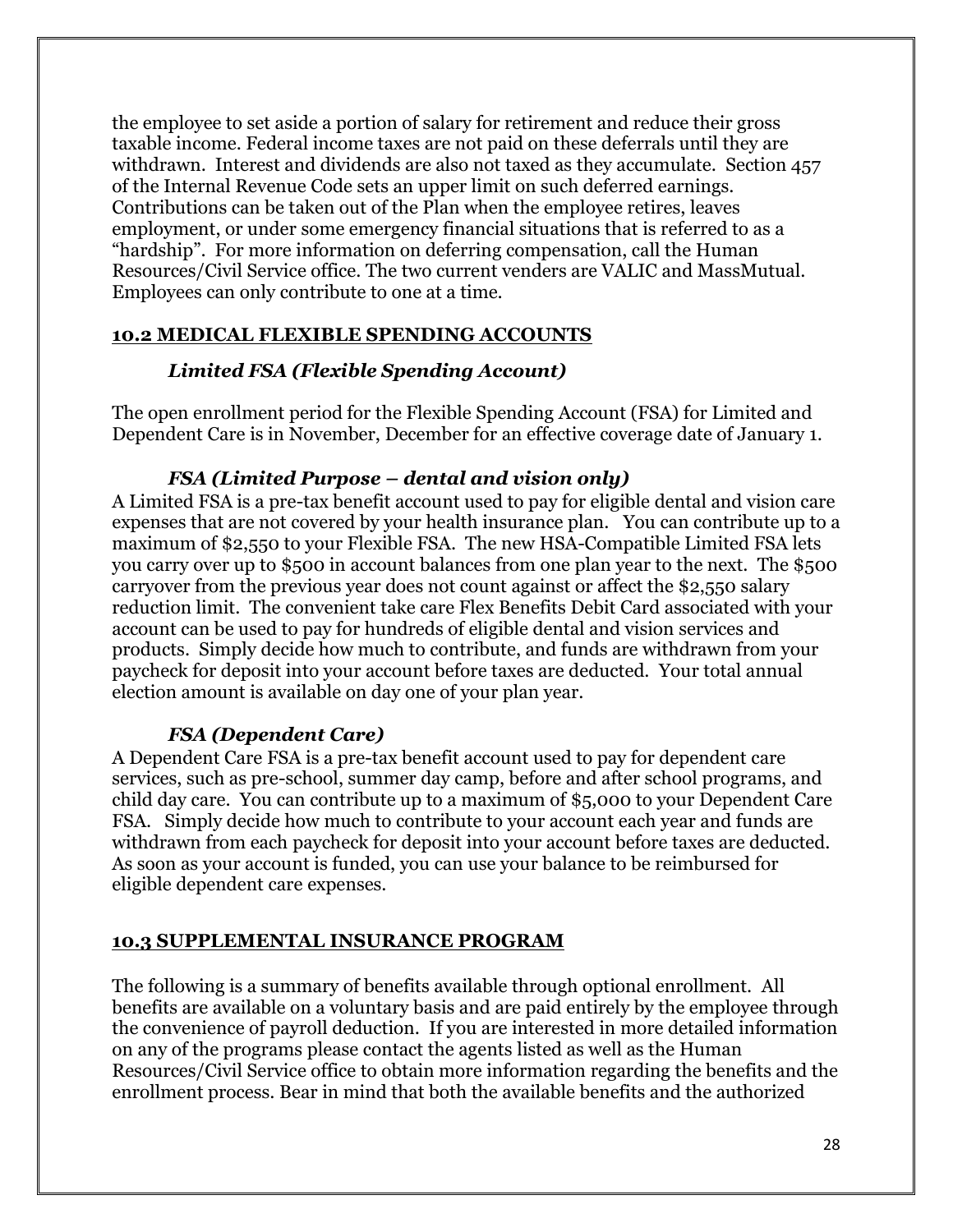vendors are subject to revision. You can get a list of current offerings from the Human Resources/Civil Service office.

### **AFLAC**

Member is able to participate in the voluntary benefits available through AFLAC through the convenience of payroll deductions. All plans with the exception of the short-term disability are deducted on a pre-tax basis. The plans that are offered are:

- Short-term Disability
- Accident
- Dental
- Cancer/Critical Illness

#### **Long Term Disability Insurance**

Available to full-time employees, this product protects against the long-term loss of income due to accident or illness. The coverage is designed to replace a portion of your income when you're disabled for an extended period of time due to a qualifying disability. This benefit can help protect your income and those that depend on it during the time that you are unable to work.

**Additional voluntary benefits** and programs such as those listed below are available through payroll deductions:

- **Connecticut Higher Education Trust (CHET)**
- **Achieve Financial Credit Union**
- **Community Services Association(CSA)**
- **Liberty Mutual Insurance**

For further information, please contact the Civil Service/Personnel office. Police Department employees and their dependents can contact Wheeler EAP to help solve personal problems that may interfere with their job, health or general well-being. Wheeler EAP is easy to access, confidential and services are provided at no cost to the employee or family. Professional counselors available to help deal with concerns such as stress management, balancing work and home, grief and loss as well as other major concerns.

For all other questions regarding benefits you can direct your questions to the Human Resources/Civil Service Office at (860) 826-3404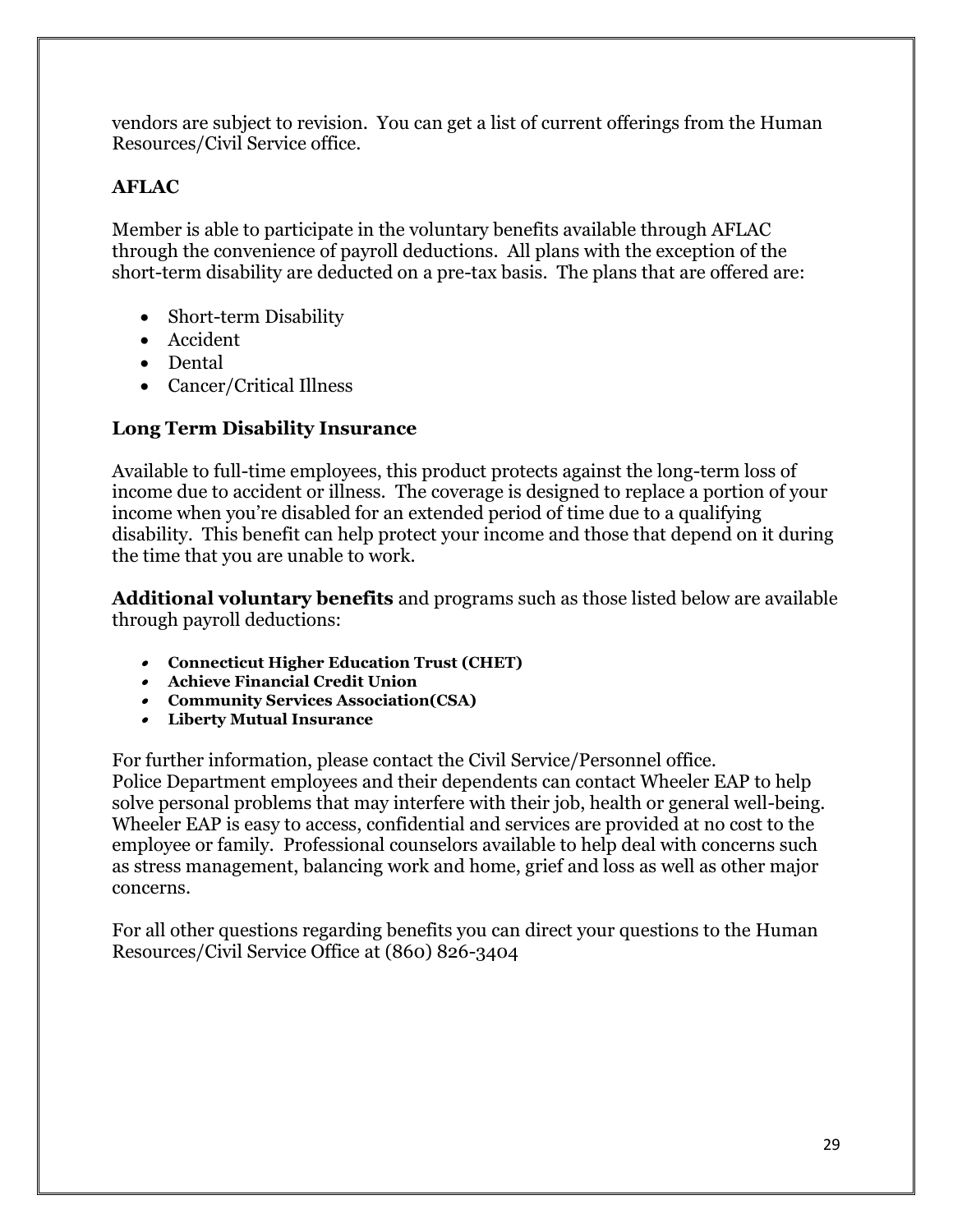# Part III: Information for Employees on Paychecks, Health & Safety, Labor Unions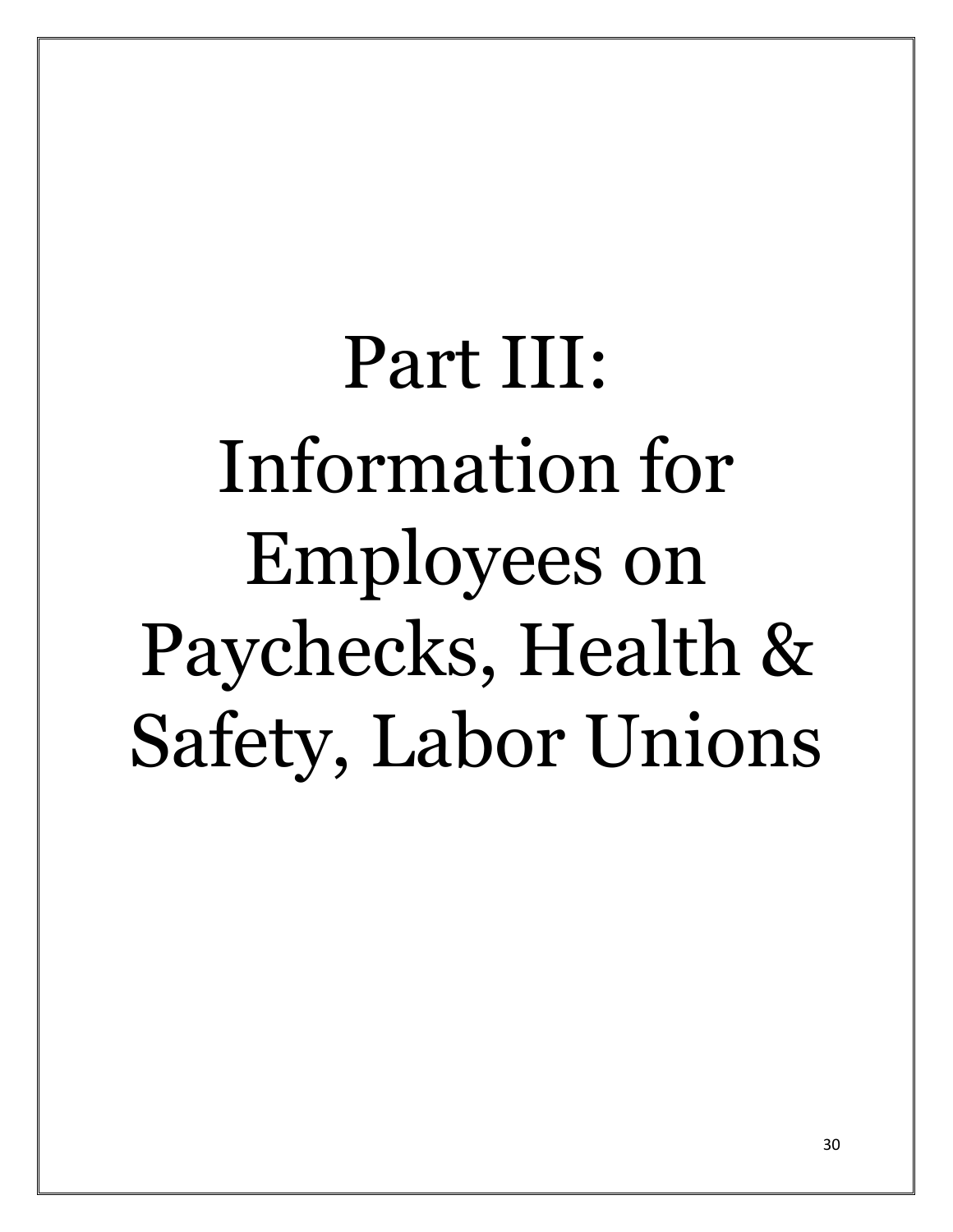## **SECTION 11: PAYCHECKS**

The Finance Department is responsible for ensuring timely and accurate employee and retiree payrolls and providing responsive payee services; maintaining and enforcing payroll policies and procedures; coordinating payroll matters among all city departments ; ensuring the continued security, integrity, and effectiveness of the City's payroll systems; using technology to the greatest possible advantage in support of payroll operations; ensuring compliance with requirements of federal, state, and City taxing authorities; and managing and reconciling the City's payroll accounts.

#### **11.1 METHOD OF PAYMENT & PAYDAY**

Employees are paid weekly. The City of New Britain's pay date is Friday. The preferred method of payment is direct deposit. All incoming employees are encouraged to sign up for direct deposit.

#### **11.2 DEDUCTIONS**

Mandatory deductions include:

- Federal and state income taxes (based on an individual's W-4 filing status; W-4 filing status may be changed at any time by filing a new W-4 form with the Payroll office);
- Medicare taxes
- Pension contributions

Routine questions about tax deductions may be directed to the payroll office. Advice on tax withholding strategies, however, should be discussed with a personal accountant or financial planner/advisor.

Pre-tax deductions are available for:

- MERS (Municipal Employees Retirement System)
- Deferred Comp (Police and Fire only)
- TSA (Mass Mutual, VALIC Voluntary Deduction)
- Group medical and dental insurance (deduction is automatic for participants in these plans);
- Health Savings Account (must be in the high deductible health plan)
- Flexible Spending Account (Limited purpose –dental & vision use only)
- Dependent care expense reimbursement account
- AFLAC Accident Policy

In addition, optional after-tax deductions are available for:

- Optional Life Insurance
- Contributions to CSA
- Parking Garage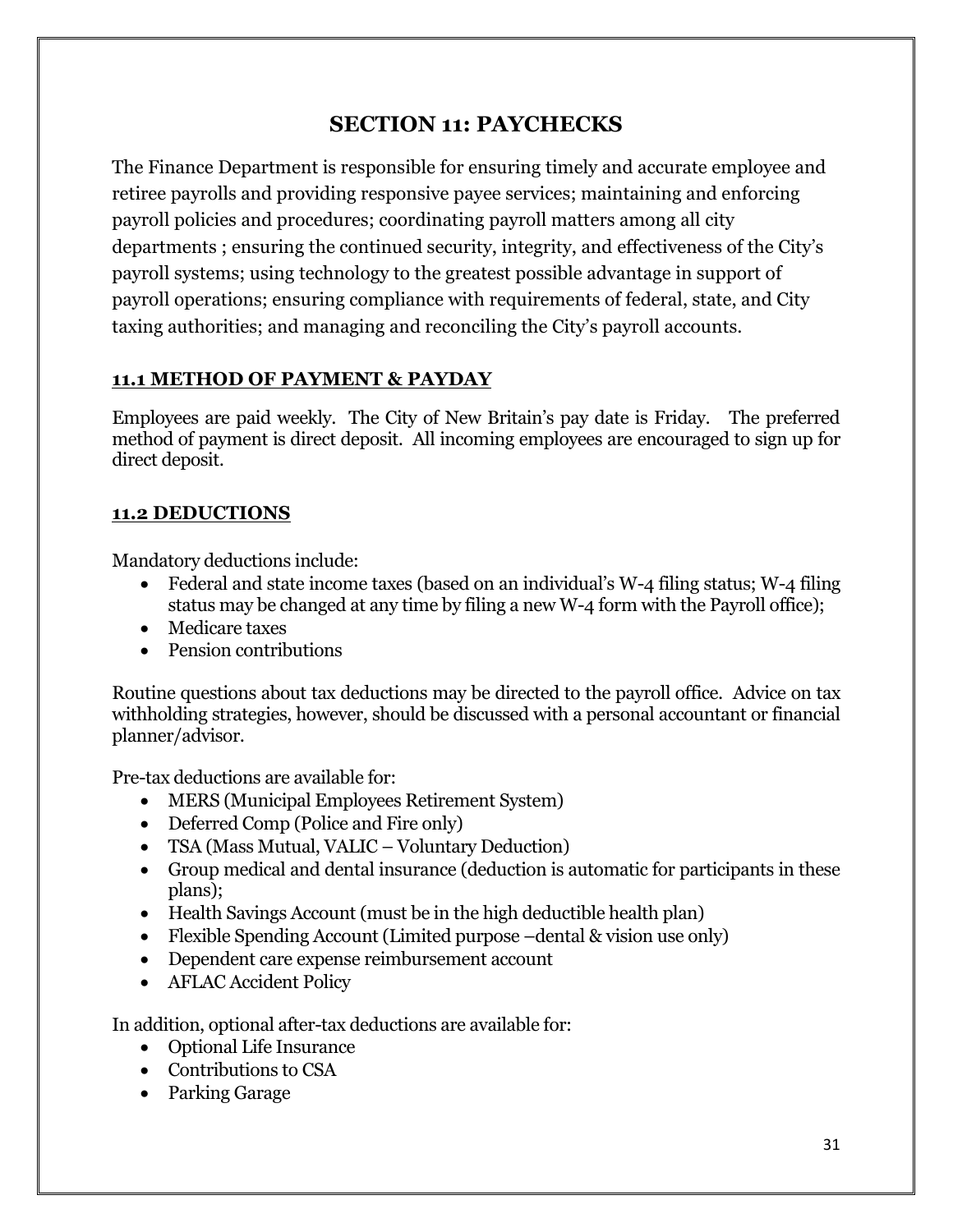- CHET (Connecticut Higher Education Trust)
- PAC (Police only)
- FOP (Police only)
- Mass mutual loans
- ROTH
- Unions Dues
- AFLAC Disability Policy
- Fire & Police Extra Insurance (Fire & Police only)

## **11.3 PAYCHECKS**

Employees paychecks will be given to the appropriate departments for disbursement on Friday's (unless Friday is a holiday, then it will be Thursday).

If there is a problem with an employee's paycheck employees are asked to contact the timekeeper in their department. The timekeeper will contact payroll to verify any additions or corrections that need to be made to the paycheck.

|                                                                                                            |                                                                                         |                            |                      |                                                                                                                 |                                                   | Sample Check:                                                                                                                           |                                  |                                      |                 |                                                     |                                   |
|------------------------------------------------------------------------------------------------------------|-----------------------------------------------------------------------------------------|----------------------------|----------------------|-----------------------------------------------------------------------------------------------------------------|---------------------------------------------------|-----------------------------------------------------------------------------------------------------------------------------------------|----------------------------------|--------------------------------------|-----------------|-----------------------------------------------------|-----------------------------------|
|                                                                                                            | <b>City of New Britain</b><br>27 WEST MAIN ST.<br><b>NEW BRITAIN, CONNECTIGUT 06051</b> |                            |                      | Employee Name: Smith, John                                                                                      |                                                   | Employee ID: E11012 Period Begin: 02/28/16<br>EFT Date: 03/11/16 Period Ending: 03/05/16                                                | Status/Exempt:<br>Additional WH. | Fed:<br>Fed:                         | S/0<br>10.00    | State:<br>State:                                    | EFT No.: 00189248<br>A/0<br>10.00 |
|                                                                                                            | <b>CONTRACTOR</b>                                                                       | <b>EARNINGS</b>            |                      | and a state of the second plans of                                                                              |                                                   |                                                                                                                                         |                                  | all commercials.                     |                 |                                                     | <b>PRE-TAX-DEDUCTIONS</b>         |
| Description<br>F/T HRLY<br>PWSNOW.5<br>PWSNW1.5<br>PWSNOWDB<br>HOL HRLY<br><b>MEAL</b><br>SK USED<br>Other | Hours<br>40.00                                                                          | 1,392.50                   | Current              | $Y - F - D$<br>11,703.07 MEDI<br>134.46 SIT<br>3,381.60 FIT<br>939.93<br>1,104.42<br>120.00<br>278.50<br>791.09 | Description                                       | Current<br>20.19<br>67.23<br>208.58                                                                                                     | 267.57 MERS<br>3.194.43          | Y-T-D Description<br>924.04 TSA HTFD | 69.62<br>160.00 | Current                                             | $Y-T-D$<br>922.62<br>1,600.00     |
| <b>TOTAL</b>                                                                                               |                                                                                         | 1,392.50                   |                      | 18,453.07                                                                                                       |                                                   | 296.00                                                                                                                                  | 4,386.04 TOTAL                   |                                      | 229.62          |                                                     | 2,522.62                          |
| <b>TOTAL CONTRACTOR</b>                                                                                    |                                                                                         | <b>BANKING INFORMATION</b> |                      | <b>THEFT COLL</b><br>60.00                                                                                      | <b>TOTAL</b>                                      | <b>EMPLOYER PAID BENEFITS</b>                                                                                                           |                                  |                                      |                 |                                                     | AFTER-TAX DEDUCTIONS              |
| 211176684<br>011103093                                                                                     |                                                                                         | ****9800<br>****8301       |                      |                                                                                                                 | MEDI<br>WORKCOMP<br><b>MERS</b><br><b>SUNLIFE</b> | 20.19<br>5.15<br>151.92<br>0.00                                                                                                         | 267.57 ROTH<br>9.60              | 61.42 1186DUES<br>2.013.20 PRKNG 20  | 140.00          | 9.20<br>5.00                                        | 1,400.00<br>91.20<br>50.00        |
| LEAVE Desc                                                                                                 | DISCLAIMER: Accruais are a guideline. They are NOT the official record.<br>Beginning:   |                            |                      | Earned : Used Ending                                                                                            |                                                   |                                                                                                                                         |                                  |                                      |                 |                                                     |                                   |
| Vacation<br>Sick<br>Personal                                                                               | 96.60<br>578.00<br>8.00                                                                 | 0.00<br>0.00<br>0.00       | 0.00<br>0.00<br>0.00 | 96.60<br>578.00<br>8.00                                                                                         | <b>TOTAL</b>                                      | 177.26                                                                                                                                  | 2,351.79 TOTAL                   | <b>NET PAY</b>                       | 154.20          |                                                     | 1,541.20<br>712.68                |
|                                                                                                            |                                                                                         |                            |                      |                                                                                                                 |                                                   | <b>DETACH AT PERFORATION BEFORE DEPOSITING CHECK</b><br>THIS IS A STATEMENT OF YOUR EARNINGS AND DEDUCTIONS.                            |                                  |                                      |                 |                                                     |                                   |
|                                                                                                            | <b>City of New Britain</b>                                                              |                            |                      |                                                                                                                 |                                                   | THIS CHECK IS VOID WITHOUT A RED & BLUE BORDER AND BACKGROUND PLUS A KNIGHT & FINGERPRINT WATERMARK ON THE BACK - HOLD AT ANGLE TO VIEW |                                  |                                      | EFT NO.         | DATE 03/11/16                                       | 00189248                          |
|                                                                                                            | 27 WEST MAIN ST.<br>NEW BRITAIN, CONNECTICUT 06051                                      |                            |                      |                                                                                                                 |                                                   |                                                                                                                                         |                                  |                                      |                 | <b>WEISS DIRECT DEPOSIT THEFT</b><br>********712.68 |                                   |
|                                                                                                            | John Smith<br>100 main st.<br>new Britain CT                                            | 06050                      |                      |                                                                                                                 |                                                   |                                                                                                                                         |                                  |                                      |                 |                                                     |                                   |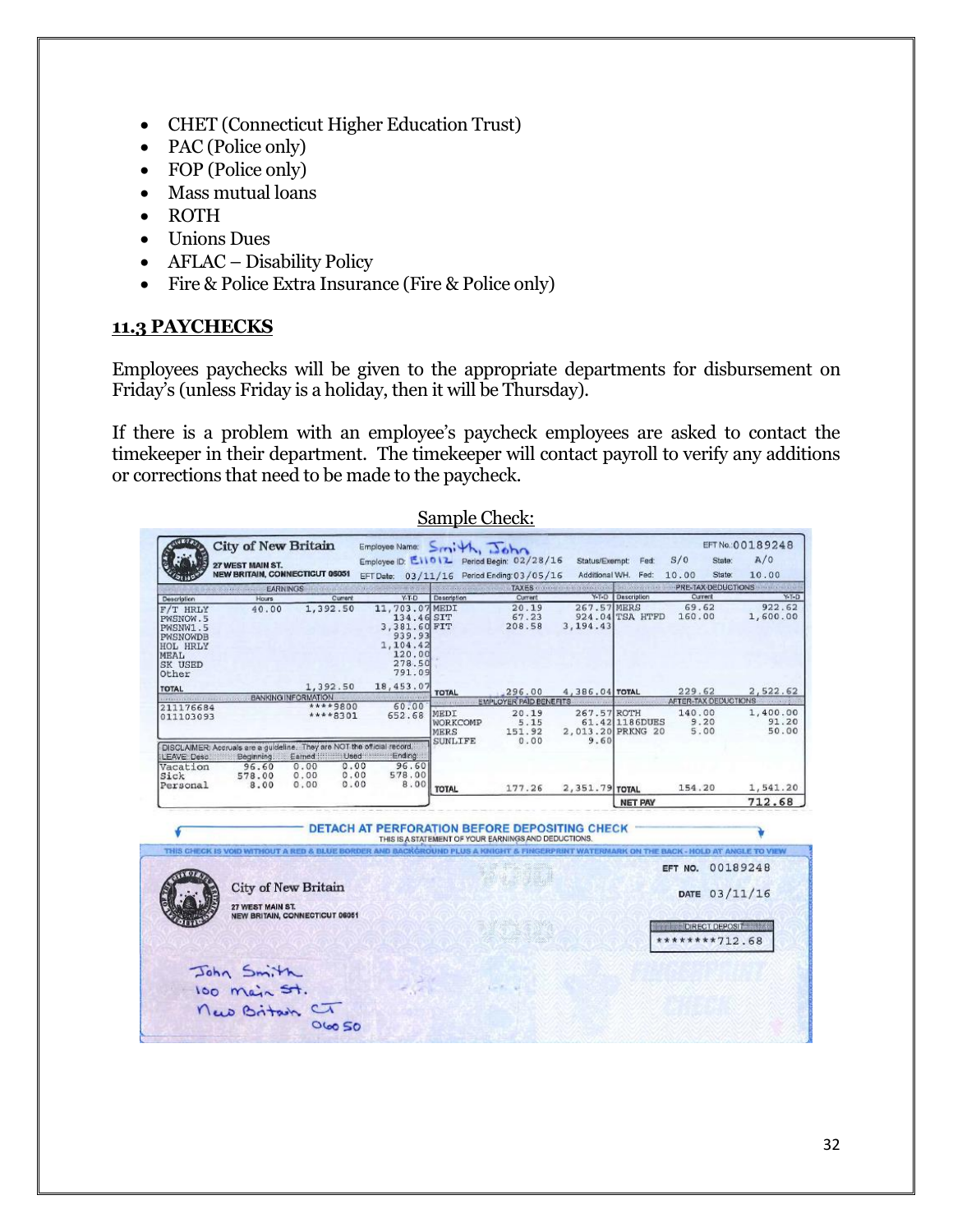#### **11.4 LOST/STALE DATED CHECK**

If a pay check is lost/stolen or stale dated (more than 60 days old), the employee must contact payroll. Payroll will place a stop payment on the lost check. It may take up to 10 days to replace.

#### **In the future there may be deduction for the bank's stop payment fee from any employee's check that must be replaced. The current rate the City of New Britain is being charged is \$25.00.**

It is strongly suggested that all employees enroll in direct deposit - it's safe, secure and convenient. If an employee would like to enroll in direct deposit, they should contact the payroll office to obtain a direct deposit form. Please note: There is a two week waiting period for testing of the direct deposit prior to starting.

#### **11.5 DIRECT DEPOSIT**

Employees may elect up to four (4) direct deposits. The funds will be posted to your accounts on the pay date (Friday, unless a holiday). One of these is for HSA account, if you've elected to subscribe in the high deductible health insurance plan.

#### **11.6 QUESTIONS:**

If you have any question please contact the payroll office at (860) 826-3438 or (860) 826- 3401.

## **SECTION 12: HEALTH, SECURITY AND SAFETY**

The City of New Britain is committed to providing a safe, sanitary and healthy workplace for its employees, clients and visitors. The success of this goal depends on the awareness and personal commitment of every employee. Employees are expected to obey safety regulations and exercise caution in all work related activities. Public employees can ensure a safe and healthy workplace by working together in a collaborative manner.

#### **12.1 BUILDING ACCESS (OFF HOURS)**

City Hall employees must wear city-issued ID badges at all times while walking around city hall. These badges allow you access to the restrooms, your office and other specified areas as allowed by the Facilities and Energy Division. The entry ways to City Hall be locked sometime between 4:15 and 5:00pm on days that there are no scheduled late afternoon or night activities.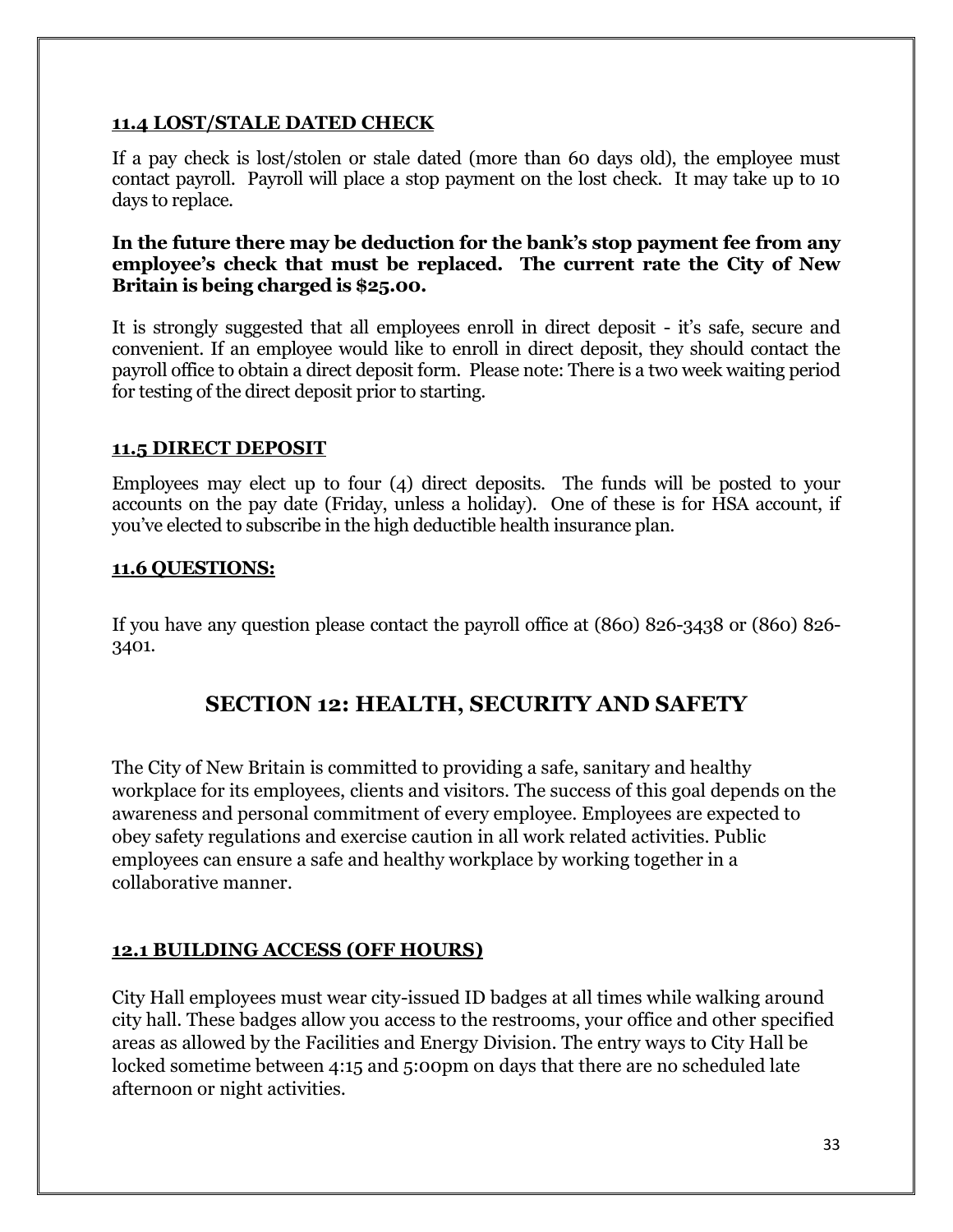#### **12.2 WELLNESS COMMITTEE**

In order to become stewards and role models for our city employees and residents we have formed a Wellness Program steering committee comprised of employees who can help brainstorm ideas to continue to inspire and are ready to help make changes necessary for a healthier lifestyle. This steering committee shares ideas via emails and quarterly in person meetings. If you are interested in being part of this group please contact the Community Service Department at (860) 826-3366.

#### **12.3 SAFETY COMMITTEE**

The City of New Britain has a Safety Committee that meets to discuss issues related to the safety of buildings, the work environment, and City property. If you have any ideas or suggestions to improve the safety of the City's buildings, work environment or property, please contact the Fire Marshal or the Human Resources Director.

#### **12.4 FIRE EMERGENCY ALARMS**

Each floor of City Hall has an evacuation captain to ensure that all employees are alerted in the event of a fire alarm or similar emergency, and can exit the building safety. Evacuation procedures are rehearsed during periodic drills. Each employee should be made aware of, and become familiar with all emergency exists. In this way, employees will not be completely unprepared in an event requiring an emergency evacuation.

In the event of an emergency, leave the building by means of the stairways – **NOT THE ELEVATORS**. When leaving your work areas, you should take your personal wallets and purses with you for security reasons. Proceed out of the building and continue walking until you reach the designated location. **ELEVATORS SHOULD NEVER BE USED DURING A FIRE.**

## **SECTION 13: COLLECTIVE BARGAINING**

#### **13.1 UNION CONTRACTS**

Bargaining unit contracts, established through the formal negotiation process, outline the terms and conditions of your employment. Familiarize yourself with your contract. Benefits and provisions vary. Contract language has been crafted to avoid disputes and eliminate misunderstandings. Contract provisions, however, may be open to interpretation and subject to the grievance and arbitration process. Please direct your questions about your union contract to your union representative.

#### **13.2 GRIEVANCE PROCEDURE**

The grievance procedure is set forth in your collective bargaining agreement.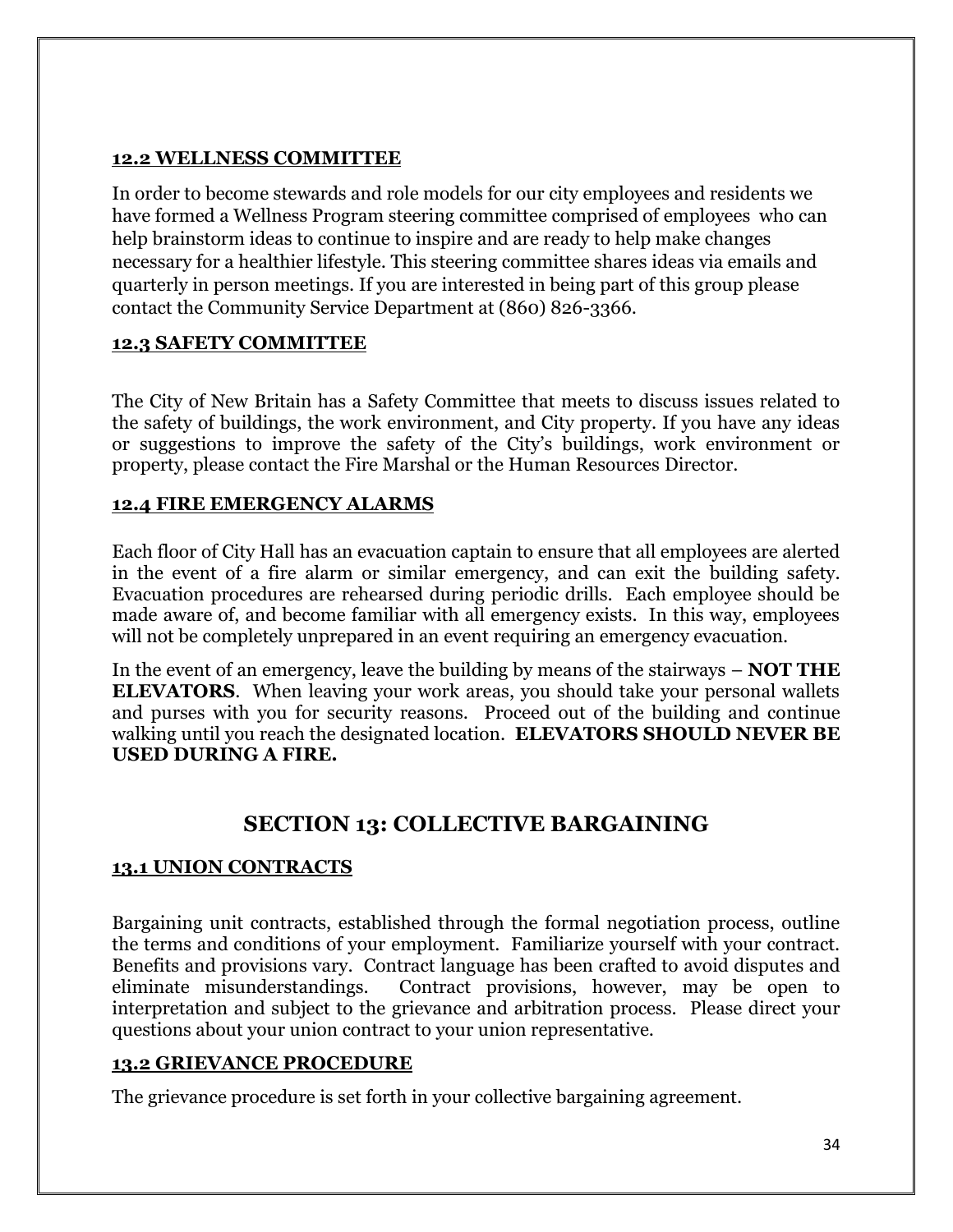#### **13.3 CITY UNIONS**

- AFSCME Council 15, American Federation of State and Municipal Employees AFLCIO Local 1165 - Police Department
- AFSCME Local 1186 Public Works, Administration, Clerical
- IAFF992 Fire Department
- AFSCME Local 1303 332 Sanitarians, Building Inspectors, Technicians, Nurses
- AFSCME Local 818 Supervisors and Managers
- UE Local 222 CILU/CIPU, Public Safety Telecommunicators